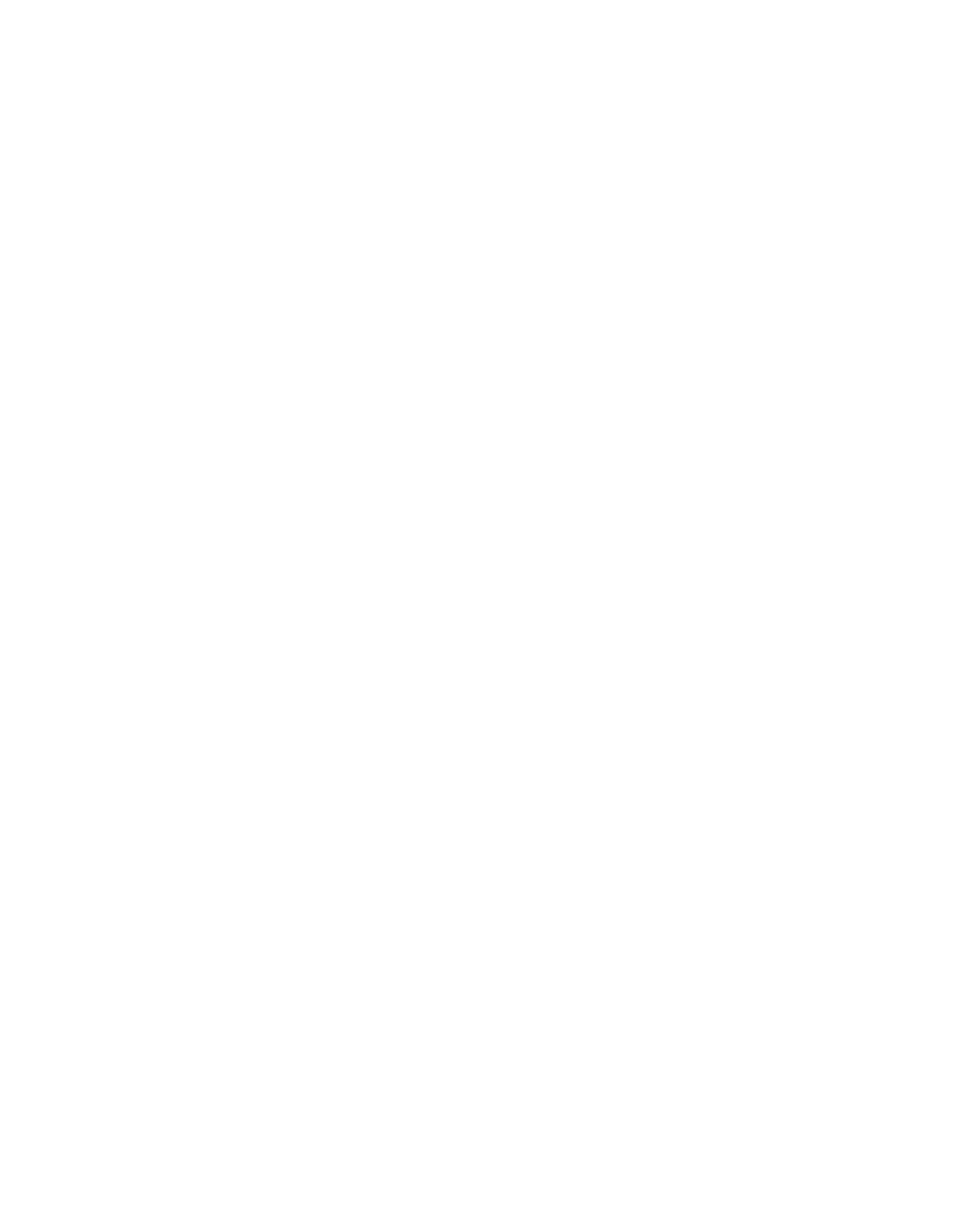

**March 31, 2022**

# **CONTENTS**

| <b>Consolidated Financial Statements</b>                   |         |
|------------------------------------------------------------|---------|
|                                                            |         |
| <b>Consolidated Statements of Financial Position</b>       |         |
| Consolidated Statements of Net Loss and Comprehensive Loss | $2 - 3$ |
| Consolidated Statements of Changes in Shareholders' Equity | Δ       |
| <b>Consolidated Statements of Cash Flows</b>               |         |
| Notes to the Consolidated Financial Statements             | ճ - 18  |

Page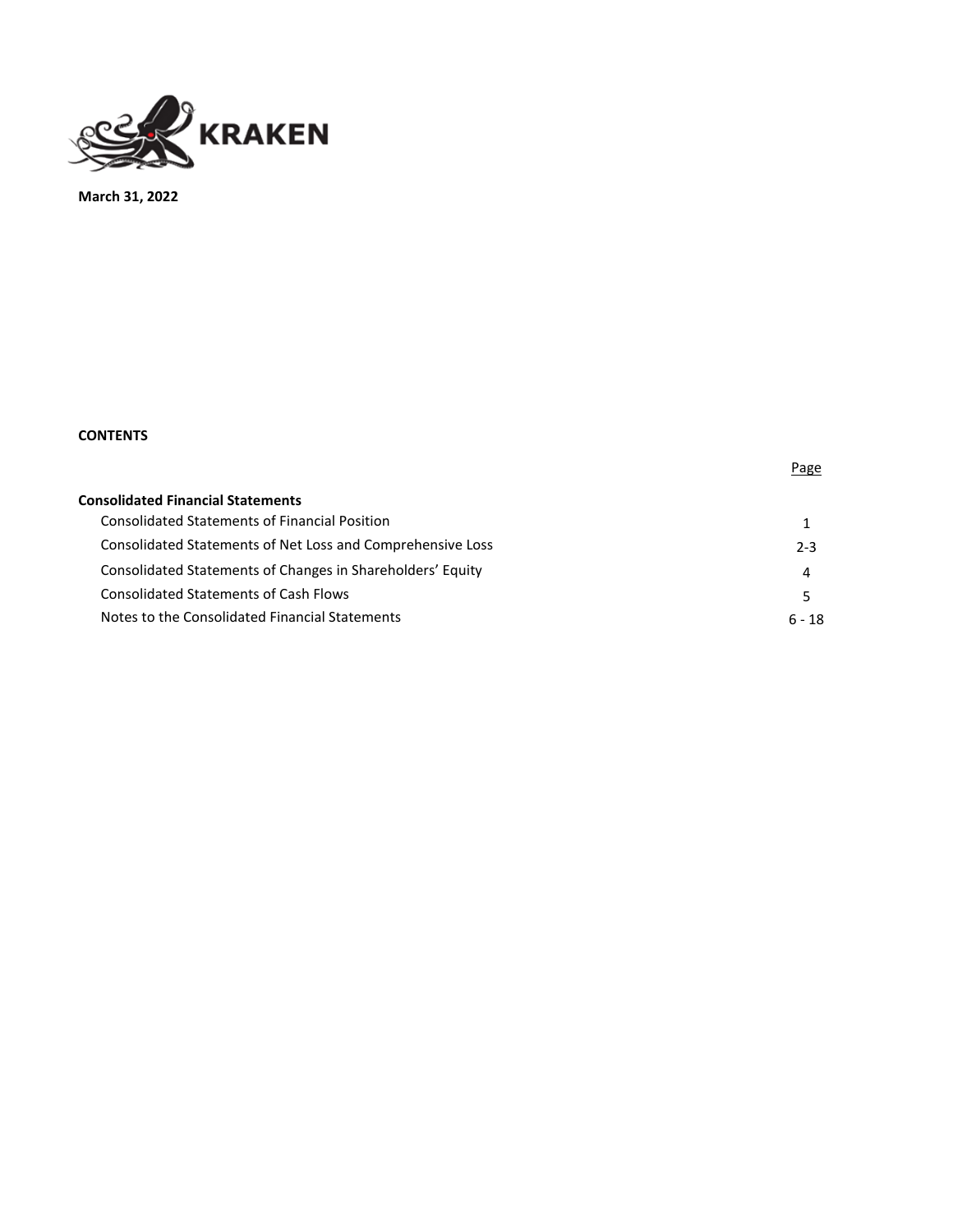

# **Condensed Consolidated Interim Statements of Financial Position**

**(Unaudited)**

**(Expressed in thousands of Canadian Dollars)**

|                                                                                 |                | March 31,     |    | December 31,  |
|---------------------------------------------------------------------------------|----------------|---------------|----|---------------|
|                                                                                 |                | 2022          |    | 2021          |
| <b>ASSETS</b>                                                                   |                |               |    |               |
| Current assets:                                                                 |                |               |    |               |
| Cash                                                                            |                | \$<br>1,207   | \$ | 6,754         |
| Trade and other receivables (note 3)                                            |                | 5,499         |    | 6,095         |
| Contract asset (note 7)                                                         |                | 5,183         |    | 2,699         |
| Current tax receivable                                                          |                | 116           |    | 75            |
| Investment tax credits recoverable                                              |                | 634           |    |               |
| Inventory (note 4)                                                              |                | 16,551        |    | 14,977        |
| Prepayments (note 5)                                                            |                | 1,123         |    | 1,124         |
|                                                                                 |                |               |    |               |
| Prepayments (note 5)                                                            |                | 30,313<br>210 |    | 31,724<br>288 |
| Property and equipment (note 6)                                                 |                | 19,030        |    | 18,679        |
| Intangible assets                                                               |                | 7,118         |    | 7,519         |
| Goodwill                                                                        |                | 7,244         |    | 7,255         |
| <b>TOTAL ASSETS</b>                                                             |                | \$<br>63,915  | \$ | 65,465        |
| LIABILITIES AND SHAREHOLDERS' EQUITY                                            |                |               |    |               |
|                                                                                 |                |               |    |               |
| <b>Current Liabilities:</b>                                                     |                |               |    |               |
| Bank indebtedness (note 9)                                                      |                | \$<br>6,091   | \$ | 4,943         |
| Trade and other payables                                                        |                | 9,604         |    | 10,667        |
| Contract liabilities (note 7)                                                   |                | 5,662         |    | 4,639         |
| Current tax payable                                                             |                | 10            |    | 51            |
| Current portion of long-term obligations (note 10)                              |                | 708           |    | 231           |
| Current portion of lease liabilities                                            |                | 952           |    | 991           |
| Current portion of contingent consideration                                     |                | 4,045         |    | 3,837         |
|                                                                                 |                | 27,072        |    | 25,359        |
| Long-term obligations (note 10)                                                 |                | 5,049         |    | 5,514         |
| Lease liabilities                                                               |                | 3,286         |    | 3,586         |
| Deferred taxes                                                                  |                |               |    | 134           |
| Contingent consideration                                                        |                | 3,448         |    | 3,270         |
| Shareholders' equity:                                                           |                |               |    |               |
| Share capital (note 11)                                                         |                | 47,615        |    | 47,415        |
| Contributed surplus                                                             |                | 3,033         |    | 3,191         |
| Accumulated other comprehensive loss                                            |                | 60            |    | 85            |
| Deficit                                                                         |                | (25, 648)     |    | (23,089)      |
|                                                                                 |                | 25,060        |    | 27,602        |
| TOTAL LIABILITIES AND SHAREHOLDERS' EQUITY                                      |                | \$<br>63,915  |    | \$65,465      |
| Commitments (note 16)<br>Subsequent events (note 17)<br>On Behalf of the Board: |                |               |    |               |
| "Karl Kenny"<br>Director                                                        | "Shaun McEwan" | Director      |    |               |

The accompanying notes form part of the consolidated financial statements. The accompanying notes form part of the consolidated financial statements.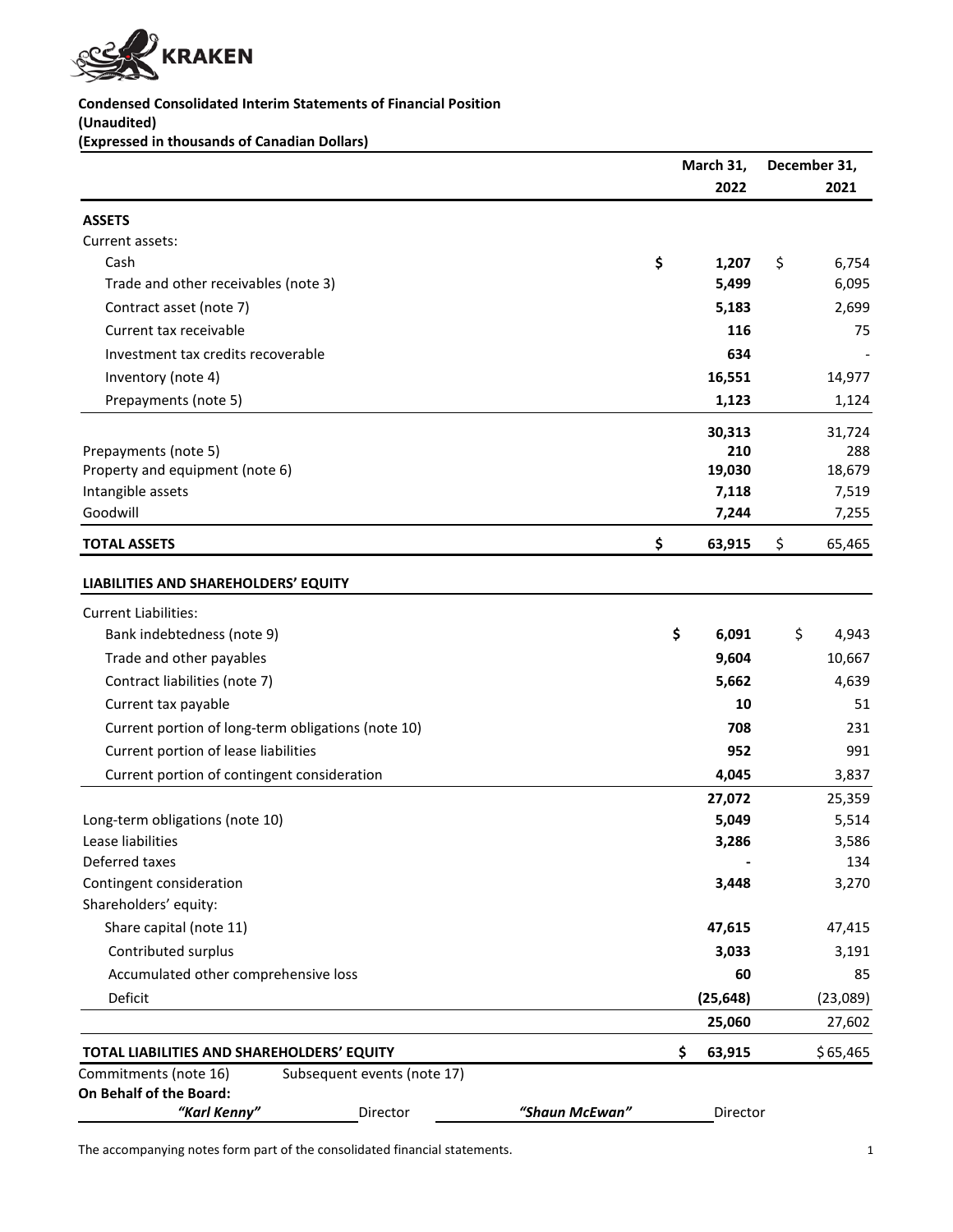

**Condensed Consolidated Interim Statements of Net Loss (Unaudited) (Expressed in thousands of Canadian Dollars except per share and share amounts)**

|                                                                 | March 31, 2022 | March 31, 2021 |
|-----------------------------------------------------------------|----------------|----------------|
|                                                                 |                |                |
| Product Revenue (note 7)                                        | \$3,726        | \$3,135        |
| Service Revenue (note 7)                                        | 1,786          | 466            |
|                                                                 | 5,512          | 3,601          |
|                                                                 |                |                |
| Cost of sales (note 4)                                          | 3,696          | 1,451          |
|                                                                 | 1,816          | 2,150          |
|                                                                 |                |                |
| Administrative expenses                                         | 2,542          | 1,633          |
| Research and development costs                                  | 480            | 381            |
| Depreciation and Amortization                                   | 1,141          | 380            |
| Share-based compensation (note 11 (c))                          | 41             | 118            |
| Investment tax credits recoverable                              | (634)          |                |
|                                                                 | 3,570          | 2,512          |
| Loss from operating activities                                  | (1,754)        | (362)          |
|                                                                 |                |                |
| Foreign exchange loss                                           | 56             | 3              |
| Financing costs (note 14)                                       | 884            | 272            |
|                                                                 |                |                |
| Net loss before income taxes                                    | (2,694)        | (637)          |
| Income tax recovery                                             | (135)          | (33)           |
|                                                                 | (135)          | (33)           |
| <b>Net loss</b>                                                 | (2,559)        | (604)          |
|                                                                 |                |                |
| Basic and diluted loss per share                                | \$ (0.01)      | \$ (0.00)      |
| Basic and diluted weighted average number of shares outstanding | 201,192,985    | 168,075,834    |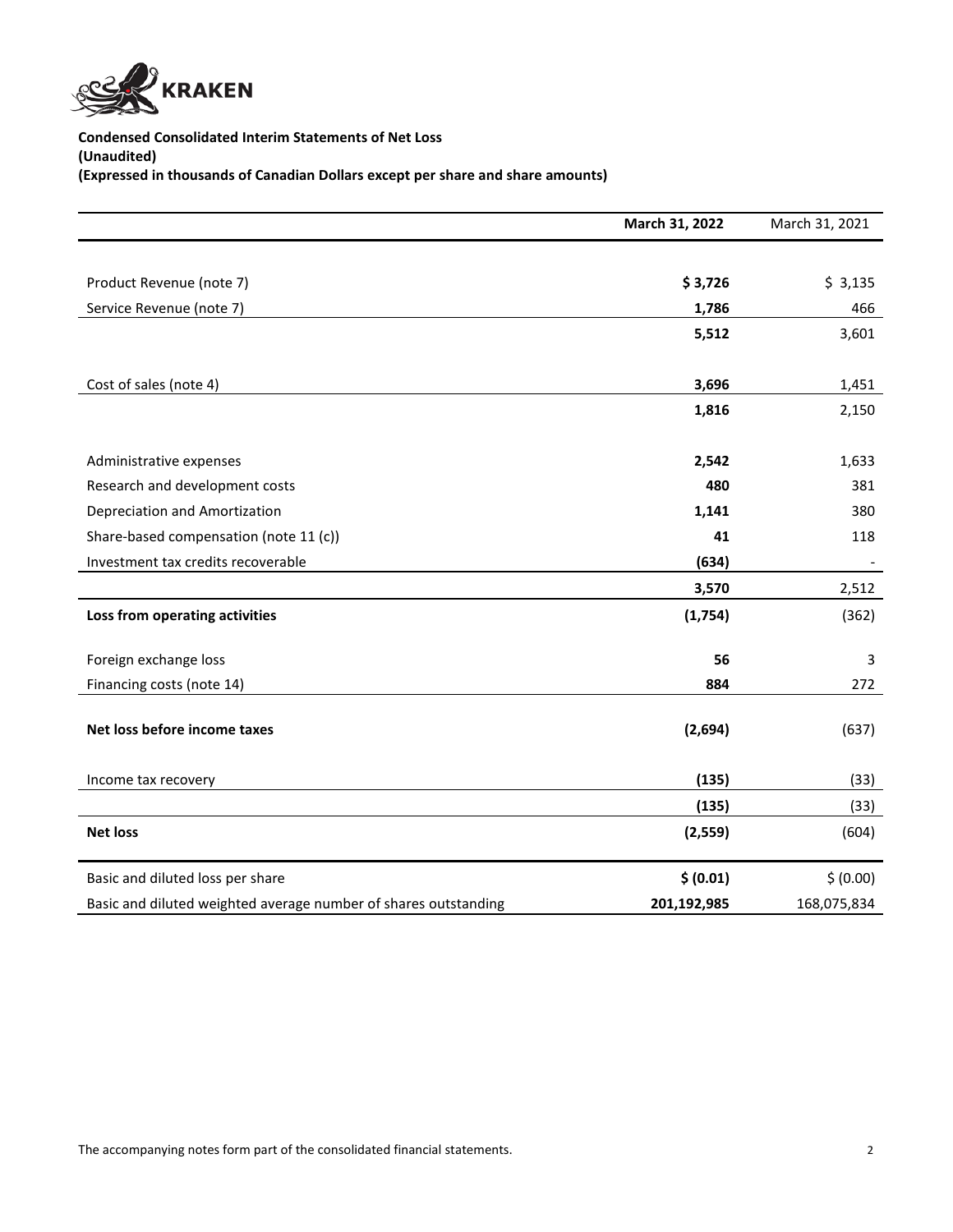

**Condensed Consolidated Interim Statements of Net Loss (Unaudited) (Expressed in thousands of Canadian Dollars except per share and share amounts)**

|                                                  | March 31, 2022 | March 31, 2021 |
|--------------------------------------------------|----------------|----------------|
| Net loss                                         | \$(2,559)      | \$(604)        |
| Other comprehensive loss                         |                |                |
| Items that may be reclassified to profit or loss |                |                |
| Currency translation adjustment                  | (25)           | (85)           |
| Other comprehensive loss                         | (25)           | (85)           |
| <b>Comprehensive loss</b>                        | \$(2,584)      | $$$ (689)      |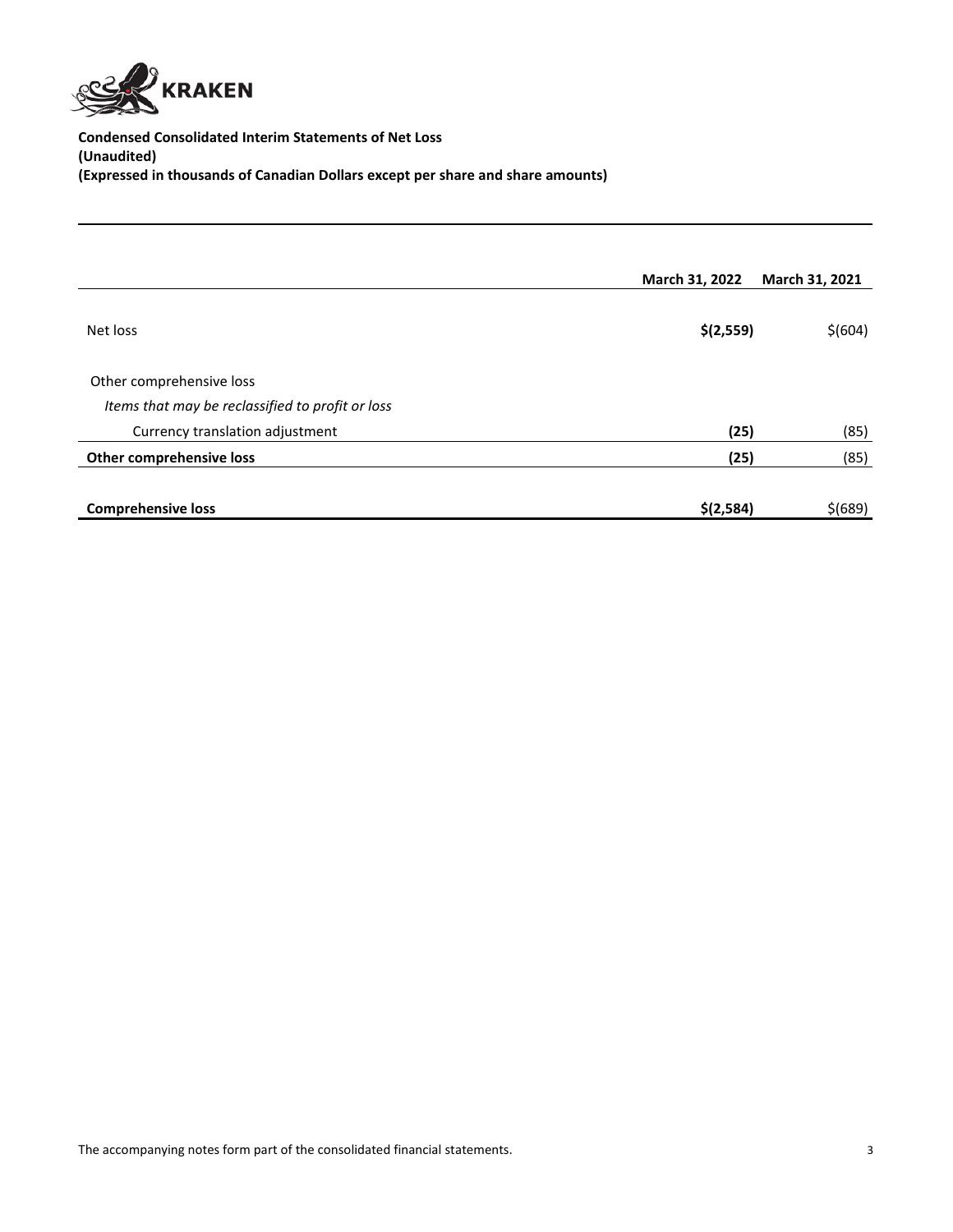

# **Condensed Consolidated Interim Statements of Changes in Shareholders' Equity**

# **(Unaudited)**

**For the Three Ended March 31, 2022 and 2021**

**(Expressed in thousands of Canadian Dollars except share amounts)**

| 2022                                                         | Number of<br><b>Shares</b> | Share capital<br>(note 11) | Contributed<br><b>Surplus</b> | Accumulated<br>other<br>comprehensive<br>loss | <b>Deficit</b>           | <b>Total</b> |
|--------------------------------------------------------------|----------------------------|----------------------------|-------------------------------|-----------------------------------------------|--------------------------|--------------|
| Balance at January 1, 2022                                   | 201,192,985                | \$47,416                   | \$3,191                       | \$85                                          | \$ (23,089)              | \$27,603     |
| Net loss                                                     | $\blacksquare$             | $\,$                       |                               |                                               | (2,559)                  | (2, 559)     |
| Other comprehensive loss                                     | $\,$                       | $\sim$                     |                               | (25)                                          | $\overline{\phantom{0}}$ | (25)         |
| Transactions with shareholders, recorded directly in equity: |                            |                            |                               |                                               |                          |              |
| Issue of common shares on stock option exercises/expired     | $\overline{\phantom{a}}$   | 199                        | (199)                         |                                               | $\blacksquare$           |              |
| Share-based compensation                                     | $\blacksquare$             | $\blacksquare$             | 41                            | $\overline{\phantom{0}}$                      | $\blacksquare$           | 41           |
| Shareholders' equity as at March 31, 2022                    | 201,192,985                | \$47,615                   | 3,033                         | 60                                            | (25, 648)                | \$25,060     |

| 2021                                                         | Number of<br><b>Shares</b> | Share capital<br>(note 11) | Contributed<br><b>Surplus</b> | Accumulated<br>other<br>comprehensive<br>loss | <b>Deficit</b>           | Total    |
|--------------------------------------------------------------|----------------------------|----------------------------|-------------------------------|-----------------------------------------------|--------------------------|----------|
| Balance at January 1, 2021                                   | 167,813,430                | \$33,939                   | \$2,516                       | (120)                                         | \$ (20, 324)             | \$16,012 |
| Net loss                                                     | $\,$ $\,$                  | $\blacksquare$             | $\overline{\phantom{0}}$      |                                               | (604)                    | (604)    |
| Other comprehensive loss                                     | $\overline{\phantom{a}}$   | $\,$ $\,$                  | $\,$ $\,$                     | (85)                                          | $\overline{\phantom{0}}$ | (85)     |
| Transactions with shareholders, recorded directly in equity: |                            |                            |                               |                                               |                          |          |
| Issue of common shares on stock option exercises             | 698,334                    | 256                        | (104)                         | $\overline{\phantom{0}}$                      | $\blacksquare$           | 152      |
| Share-based compensation                                     | $\overline{\phantom{a}}$   | $\blacksquare$             | 118                           | $\sim$                                        | $\blacksquare$           | 118      |
| Shareholders' equity as at March 31, 2021                    | 168,511,764                | \$34,196                   | \$2,530                       | (205)                                         | (20, 928)                | 15,592   |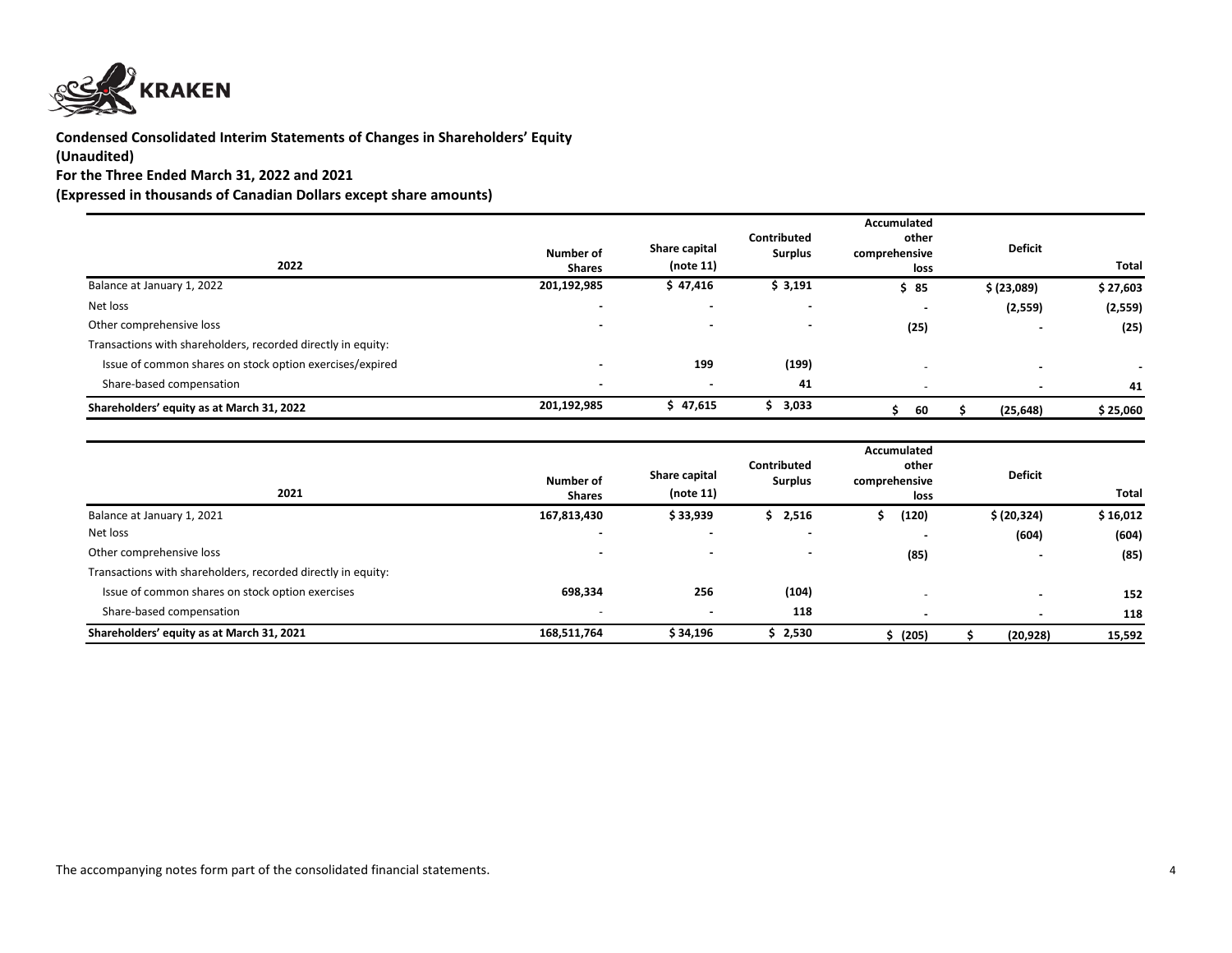

**Condensed Consolidated Interim Statements of Cash Flows (Unaudited) For the Three Months Ended March 31, 2022 and 2021 (Expressed in thousands of Canadian Dollars)**

|                                                           | March 31, 2022 | March 31, 2021 |  |
|-----------------------------------------------------------|----------------|----------------|--|
| Cash flows provided by (used in) operating activities     |                |                |  |
| Net loss                                                  | \$<br>(2,559)  | \$<br>(604)    |  |
| Adjustments for items not involving cash:                 |                |                |  |
| Depreciation                                              | 758            | 302            |  |
| Amortization of intangible assets                         | 383            | 78             |  |
| Share-based payments                                      | 41             | 118            |  |
| Investment tax credit                                     | (634)          |                |  |
| Interest on lease liability                               | 90             | 83             |  |
| Interest on long-term obligations                         | 16             |                |  |
| Accretion expense                                         | 119            | 31             |  |
| Accretion on contingent consideration                     | 386            |                |  |
| Income tax recovery                                       | (135)          | (32)           |  |
| Changes in non-cash working capital                       | (3,506)        | (3, 468)       |  |
| Net cash flows provided by (used in) operating activities | (5,041)        | (3, 492)       |  |
| Cash flows provided by (used in) investing activities     |                |                |  |
| Purchase of property and equipment                        | (1, 231)       | (645)          |  |
| Increase in intangibles                                   |                | (35)           |  |
| Net cash flows used in investing activities               | (1,231)        | (680)          |  |
| Cash flows provided by (used in) financing activities     |                |                |  |
| Proceeds from exercise of warrants and options            |                | 152            |  |
| Payment of principal on leases                            | (245)          | (89)           |  |
| Payment of interest on leases                             | (90)           | (83)           |  |
| Payment of principal long-term obligations                | (70)           |                |  |
| Payment of interest long-term obligations                 | (16)           |                |  |
| Increase in long term obligations                         | 62             | 342            |  |
| Payment of bank indebtedness                              |                | (21)           |  |
| Increase in bank indebtedness                             | 1,168          |                |  |
| Net cash flows provided by financing activities           | 809            | 301            |  |
| Net decrease in cash and cash equivalents                 | (5, 463)       | (3, 871)       |  |
| Effect of foreign exchange on cash                        | (84)           | (50)           |  |
| Cash and cash equivalents at beginning of year            | 6,754          | 12,925         |  |
| Cash and cash equivalents at end of year                  | \$<br>1,207    | \$<br>9,004    |  |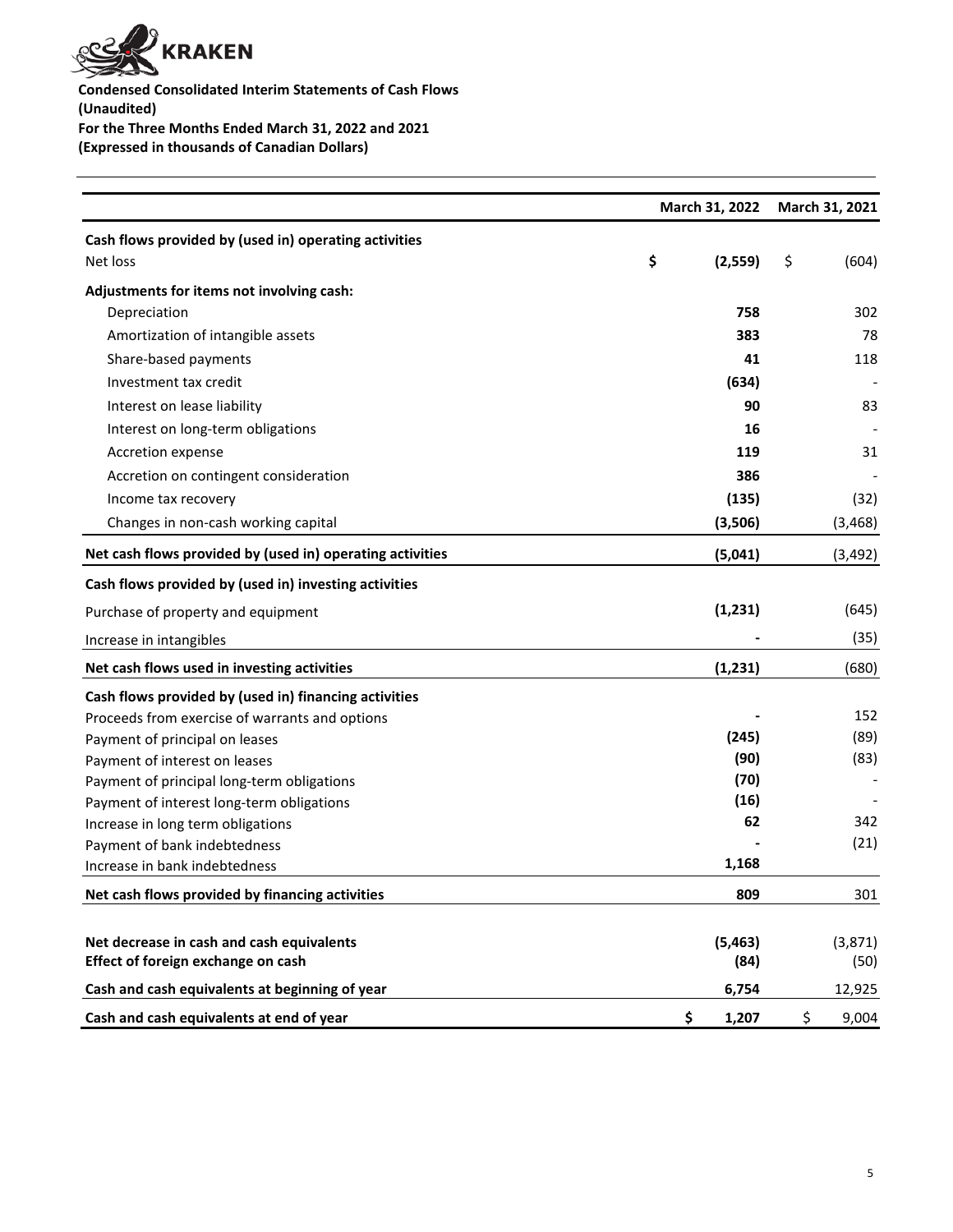

#### **1. Corporate Information:**

Kraken Robotics Inc. ("Kraken" or the "Company") was incorporated on May 14, 2008 under the *Business Corporations Act, British Columbia*), is a publicly traded company, and has its registered office located at 100 King Street. West, #1600, Toronto, Ontario, M5X 1G5.

The Company's principal business is the design, manufacture and sale of software-centric sensors and underwater robotic systems and to provide underwater high-resolution underwater acoustic solutions.

#### **2. Basis of presentation:**

(a) Statement of compliance:

These condensed consolidated interim financial statements, including comparatives, have been prepared in accordance with IAS 34, Interim Financial Reporting. These financial statements were prepared using the same accounting policies and methods of computation and are subject to the same use of estimates and judgments, as the Company's consolidated financial statements for the year ended December 31, 2021.

These condensed consolidated interim financial statements do not include all disclosures required by International Financial Reporting Standards ("IFRS") for annual consolidated financial statements and accordingly should be read in conjunction with the Company's audited consolidated financial statements for the year ended December 31, 2021.

These condensed consolidated financial statements were approved by the Board of Directors on May 25, 2022.

- (b) With the outbreak of coronavirus, specifically identified as ''COVID-19'', there has been significant economic volatility and supply chain disruption. In addition, the geopolitical risk currently being experienced may cause continued economic volatility and impact on the supply chain. It is not possible to reliably estimate the length and severity of these developments and the impact on the financial results and condition of the Company and its operating subsidiaries in future periods. During the period the Company experienced minor delays in procuring components and conducting sea trials.
- (c) Basis of measurement and reclassification of comparative figures:

These consolidated financial statements have been prepared on a historical cost basis except for contingent consideration which is measured at fair value on each reporting date.

The consolidated financial statements are presented in Canadian dollars, which is the Company's functional and presentation currency.

(d) Basis of Consolidation

These consolidated financial statements incorporate the financial statements of the Company and entities controlled by the Company (its wholly owned subsidiaries), Kraken Robotic Systems Inc, Ocean Discovery Inc., Kraken Robotik GmbH, Kraken Power GmbH, Kraken Robotics US Inc, Kraken Robotics Denmark ApS, Kraken Robotics Brasil Ltda, PGH Capital Inc, PanGeo Subsea Inc and PanGeo Subsea Scotland Ltd. All intercompany balances and revenue and expense transactions have been eliminated on consolidation.

(e) Accounting estimates and judgments:

The preparation of consolidated financial statements in accordance with IFRS requires management to make estimates and judgments that affect the reported amounts of assets and liabilities and disclosure of contingent assets and liabilities at the date of the consolidated financial statements and the reported amounts of revenues and expenses during the reporting period. Actual results could differ from those estimates and may have an impact on future periods. The more significant areas requiring the use of management estimates and judgments are discussed below: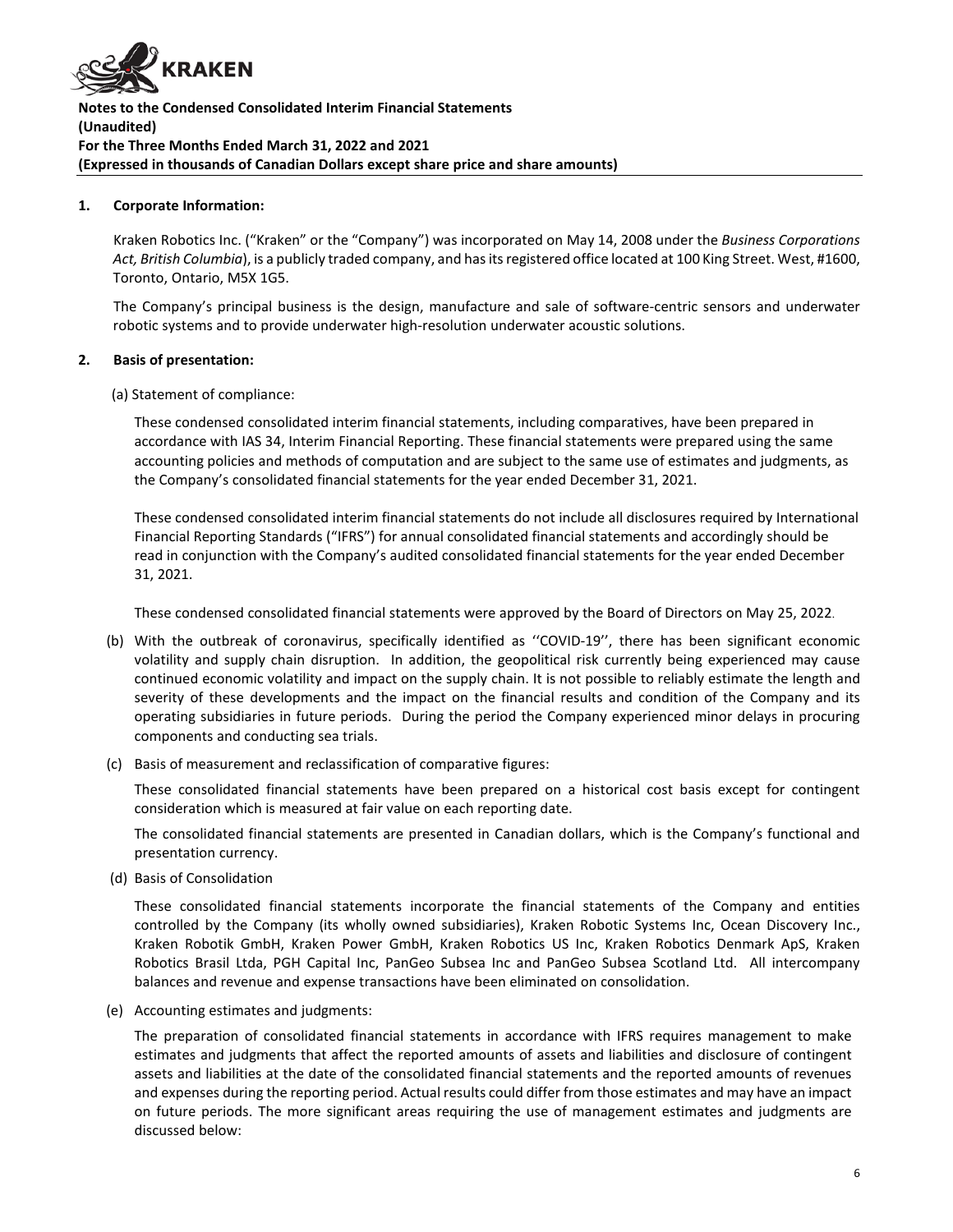

#### **2. Basis of presentation (continued):**

i) Revenue recognition

We have multi-year contracts with our customers, and we must make judgments about when we have satisfied our performance obligations to our customers, either over a period of time or at a point in time. Revenue from some contracts are recognized over time using the input cost method, measured by the percentage of costs incurred to date to the estimated total costs for each contract. Judgement is used in determining the estimates of costs to complete.

ii) Estimates of useful lives of property and equipment

Useful lives and residual value of property and equipment are reviewed by management on a regular basis to ensure assumptions are still valid. Property and equipment are reviewed for impairment whenever events or changes in circumstances indicate that the carrying value may not be fully recoverable. If an asset's recoverable amount is less than the asset's carrying amount, an impairment loss is recognized. Any changes in estimates would impact the economic useful lives and the residual values of the assets and, therefore, future depreciation charges could be revised.

iii) Recovery of deferred tax assets

Deferred tax assets, including those arising from tax loss carryforwards, capital losses and temporary differences are recognized only where it is considered probable that they will be recovered, which is dependent on the generation of sufficient future taxable profits. Assumptions about the generation of future taxable profits depend on management's estimates of future cash flows.

Judgments are also required about the application of income tax legislation. These judgments and assumptions are subject to risk and uncertainty, hence there is a possibility that changes in circumstances will alter expectations, which may impact the amount of deferred tax assets and deferred tax liabilities recognized on the statement of financial position and the amount of other tax losses and temporary differences not yet recognized. In such circumstances, some or all of the carrying amounts of recognized deferred tax assets and liabilities may require adjustment, resulting in a corresponding credit or charge to the statement of net loss and comprehensive loss.

iv) Share-based payments

The amounts recorded for share-based compensation are based on estimates. The Black Scholes model is used to estimate the fair value of stock options at the date of grant based on estimates of assumptions for share price, expected volatility, expected number of options to vest, dividend yield, risk-free interest rate, expected forfeitures and expected life of the options. Changes in these assumptions may result in a material change to the amounts recorded for the issuance of stock options.

v) Impairment

The Company conducts impairment testing on its goodwill and intangible assets annually in the fourth quarter and whenever events or changes in circumstances indicate that the carrying value may not be recoverable. The Company determines the fair value of each cash-generating unit to which goodwill and intangible assets are allocated using the value in-use-method, which estimates fair value using a discounted five-year forecasted cash flow estimate with a terminal value. The value in use is defined as the present value of future cash flows expected to be derived from the asset in its current state. The principal factors used in the discounted cash flow analysis requiring significant estimation are the forecasted operating margins, maintenance and other capital expenditures, the discount rate based on the weighted average cost of capital ("WACC"), and terminal value assumptions.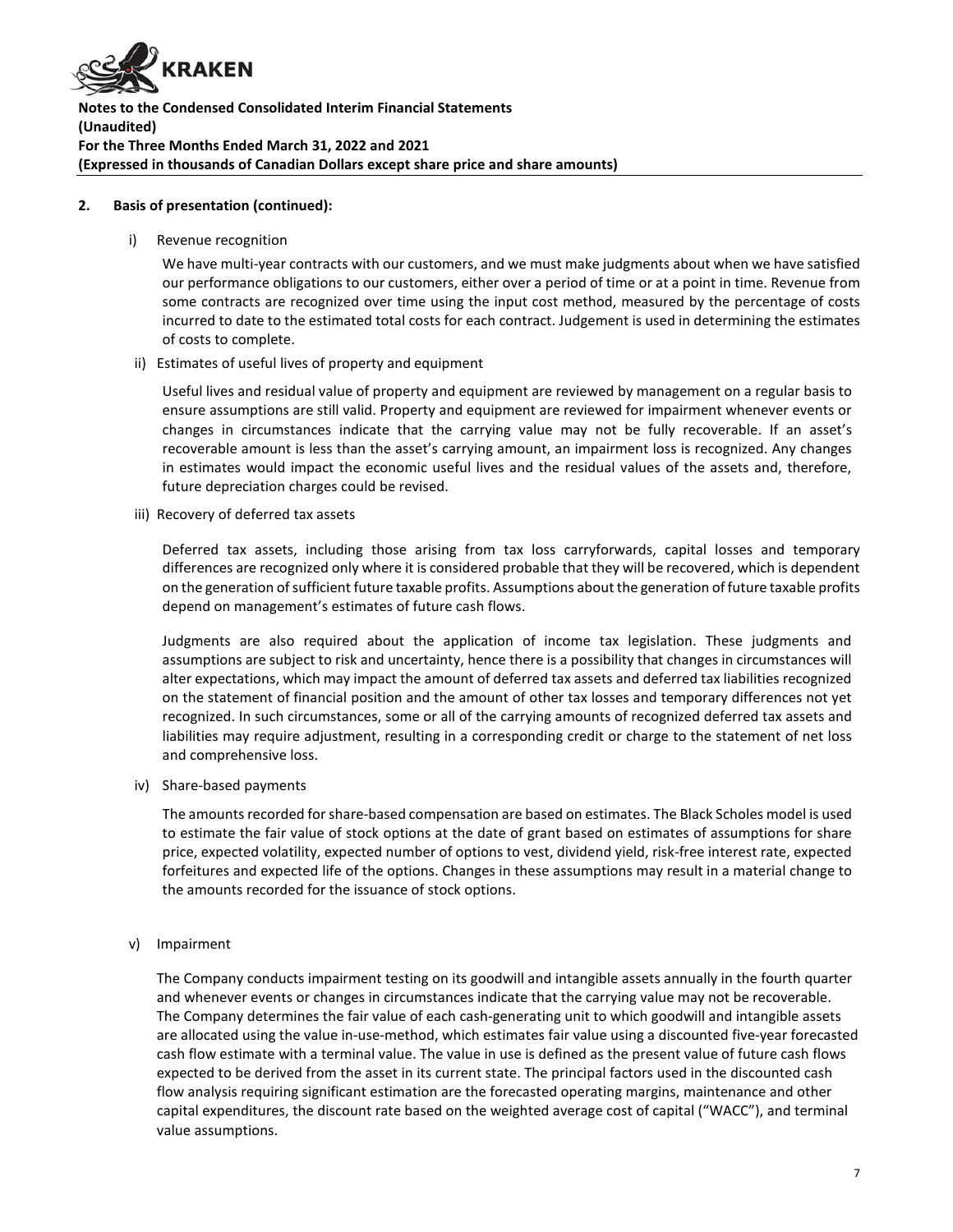

# **3. Trade and other receivables:**

Trade and other receivables consist of the following:

|                                                          | <b>March 31, 2022</b> | December 31, 2021 |
|----------------------------------------------------------|-----------------------|-------------------|
| Trade receivables (net of expected credit loss of \$224) | \$3.589               | 4.052             |
| Government assistance receivable and other               | 1.910                 | 2,043             |
|                                                          | 5.499                 | \$6.095           |

#### **4. Inventory:**

As at March 31, 2022, the Company held \$16,551 (2021 - \$14,977) in inventory**,** consisting of \$8,927 (2021 - \$11,420) in raw materials and \$7,624 (2021 - \$3,557) in work-in-progress. Included in cost of sales is inventory costs of \$1,137 (2021 - \$816). Inventory write-downs consisted of \$nil (2021 - \$42).

#### **5. Prepayments:**

As at March 31, 2022, the Company had made prepayments of \$1,333 (2021 - \$1,412). Included in prepayments are advance payment guarantee fees of \$542 (2021 – \$638) and prepayments towards inventory of \$245 (2021 - \$190). The remaining amount of \$546 (2021 - \$584) consists of prepayments against insurance, software and other operating expenses.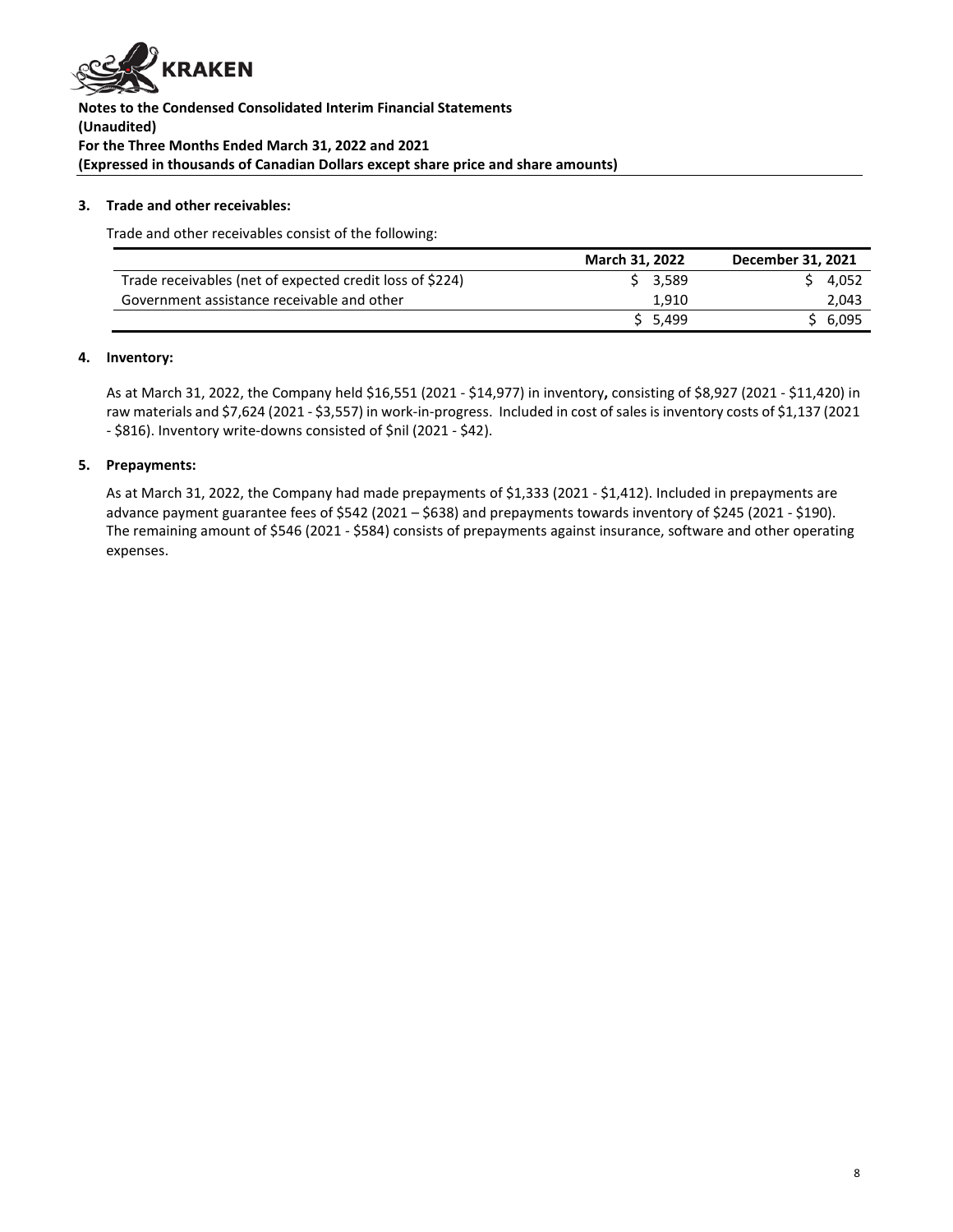

#### **6. Property and equipment:**

- (a) As at March 31, 2022 and December 31, 2021, there were no assets pledged as security.
- (b) Reconciliation of property and equipment:

|                                                                  |    | <b>Furniture and</b> | Computer    | <b>ROU Asset</b> |     | Construction | Leasehold    |           | <b>Marine</b>  | <b>Total</b> |
|------------------------------------------------------------------|----|----------------------|-------------|------------------|-----|--------------|--------------|-----------|----------------|--------------|
|                                                                  |    | Equipment            | equipment   |                  |     | in progress  | improvements | Equipment |                |              |
| Cost                                                             |    |                      |             |                  |     |              |              |           |                |              |
| Balance at January 1,                                            |    |                      |             |                  |     |              |              |           |                |              |
| 2021                                                             | \$ | 1,350                | \$<br>295   | \$3,962          | \$  | 1,153        | \$<br>1,382  | \$        |                | \$<br>8,142  |
| <b>Additions</b>                                                 |    | 1,044                | 212         | 451              |     | 3,554        | 276          |           | 413            | 5,950        |
| Purchase of Kraken                                               |    | 10                   | 5           | 22               |     | 301          |              |           |                | 338          |
| Brasil Ltda.                                                     |    |                      |             |                  |     |              |              |           |                |              |
| Purchase of PGH                                                  |    | 89                   | 879         | 1,354            |     |              | 107          |           | 5,620          | 8,049        |
| Capital                                                          |    |                      |             |                  |     |              |              |           |                |              |
| Transfer                                                         |    |                      |             |                  |     | (625)        |              |           | 625            |              |
| <b>Disposals</b>                                                 |    | (11)                 |             |                  |     | (24)         |              |           |                | (35)         |
| Foreign Exchange                                                 |    | (68)                 | (10)        | (141)            |     | ä,           | (6)          |           |                | (225)        |
| <b>Balance at December</b>                                       |    |                      |             |                  |     |              |              |           |                |              |
| 31, 2021                                                         | \$ | 2,414                | \$<br>1,381 | \$5,648          | Ś.  | 4,359        | \$<br>1,759  | \$        | 6,658          | \$<br>22,219 |
| Additions                                                        |    | 285                  | 26          |                  |     | 911          | 2            |           | $\overline{7}$ | 1,231        |
| Transfer                                                         |    | 358                  |             |                  |     | (358)        |              |           |                |              |
| Disposals                                                        |    |                      | (1)         |                  |     |              |              |           |                | (1)          |
| Foreign Exchange                                                 |    | (29)                 | (2)         | (88)             |     |              | (3)          |           |                | (122)        |
| <b>Balance at March 31,</b>                                      |    |                      |             |                  |     |              |              |           |                |              |
| 2022                                                             | Ś. | 3,028                | \$<br>1,404 | \$5,560          |     | \$4,912      | \$<br>1,758  | \$        | 6,665          | \$<br>23,327 |
| <b>Accumulated depreciation</b><br>Balance at January 1,<br>2021 | \$ | 415                  | \$<br>122   | 585<br>\$        | \$  |              | \$<br>311    | \$        |                | \$1,433      |
| Depreciation                                                     |    | 316                  | 257         | 844              |     |              | 268          |           | 426            | 2,111        |
| <b>Disposals</b>                                                 |    | (5)                  | L.          |                  |     |              | L.           |           |                | (5)          |
| <b>Balance at December</b>                                       |    |                      |             |                  |     |              |              |           |                |              |
| 31, 2021                                                         | \$ | 726                  | \$<br>379   | \$<br>1,429      | \$  |              | \$<br>579    | \$        | 426            | 3,539<br>\$. |
| Depreciation                                                     |    | 75                   | 88          | 267              |     |              | 77           |           | 251            | 758          |
| Disposals                                                        |    | ä,                   |             |                  |     |              |              |           |                |              |
| Balance at March 31,                                             |    |                      |             |                  |     |              |              |           |                |              |
| 2022                                                             | \$ | 801                  | \$<br>467   | 1,696<br>\$      | \$  |              | \$<br>656    | \$        | 677            | \$4,297      |
|                                                                  |    |                      |             |                  |     |              |              |           |                |              |
| <b>Carrying amounts</b>                                          |    |                      |             |                  |     |              |              |           |                |              |
| At December 31,                                                  | \$ | 1,688                | \$1,002     | \$4,220          | \$. | 4,359        | \$<br>1,179  | \$        | 6,231          | \$<br>18,679 |
| 2021                                                             |    |                      |             |                  |     |              |              |           |                |              |
| At March 31, 2022                                                | \$ | 2,227                | \$937       | \$3,865          |     | \$4,912      | \$<br>1,101  | \$        | 5,988          | \$<br>19,030 |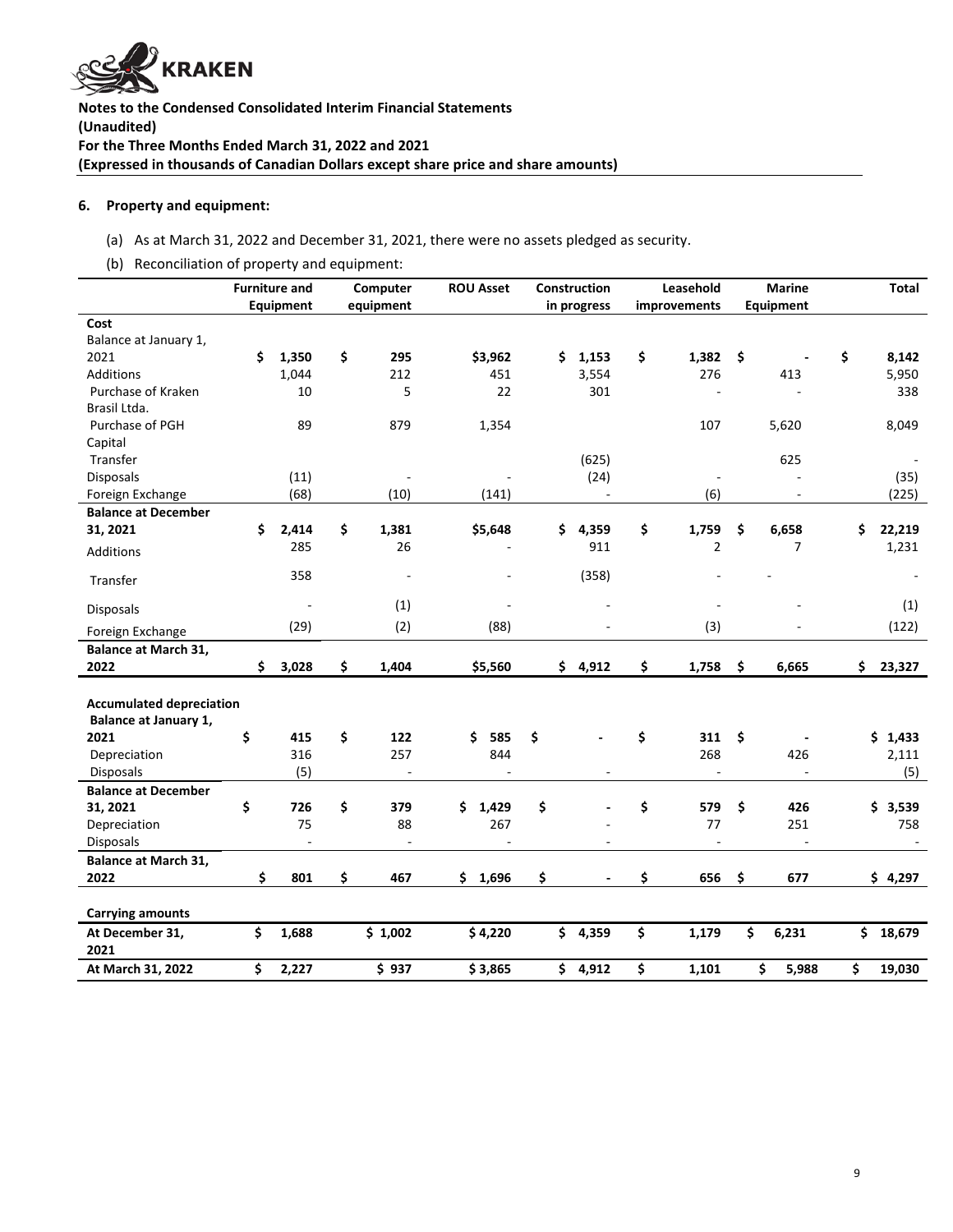

#### **7. Revenue:**

# *Disaggregation of revenues*

The following table groups the Company's revenue based on the timing of revenue recognition for its products and services:

|                                                | March 31, 2022 |       | March 31, 2021 |       |
|------------------------------------------------|----------------|-------|----------------|-------|
| Product sales - transferred at a point in time |                | 1,162 |                | 1,811 |
| Product sales – transferred over time          |                | 2.564 |                | 1,323 |
| Service revenue - transferred over time        |                | 1,786 |                | 467   |
|                                                |                | 5.512 |                | 3.601 |

Refer to note 15 for external revenue by geographic areas.

#### *Contract balances*

The timing of revenue recognition may differ from the timing of invoicing to customers. The Company recognizes contract assets where professional services are performed or products are delivered prior to the Company's ability to invoice in accordance with the contract terms, or contract liabilities when revenue is recognized subsequent to invoicing.

As at March 31, 2022, contract liabilities, which represents payments received from contracts with customers for which the criteria for revenue recognition has not yet been met, was \$5,662 (2021 - \$4,639).

The following tables detail the changes in contract assets and contract liabilities during the period.

|                                                                               | <b>Contract assets</b>      |             |
|-------------------------------------------------------------------------------|-----------------------------|-------------|
| Opening balance - January 1, 2022                                             | \$                          | 2,699       |
| Increase in unbilled from revenue recognized                                  |                             | 2,825       |
| Decrease in unbilled from transfer to trade receivables and other adjustments |                             | (341)       |
| Ending Balance - March 31, 2022                                               |                             | 5,183<br>S. |
|                                                                               | <b>Contract liabilities</b> |             |
| Opening balance – January 1, 2022                                             | \$                          | 4,639       |
| Increase in contract liabilities from payments received, excluding revenue    |                             |             |
| recognized                                                                    |                             | 1,776       |
| Decreases in contract liabilities from revenue recognized                     |                             | (753)       |
| Ending Balance - March 31, 2022                                               |                             | \$5,662     |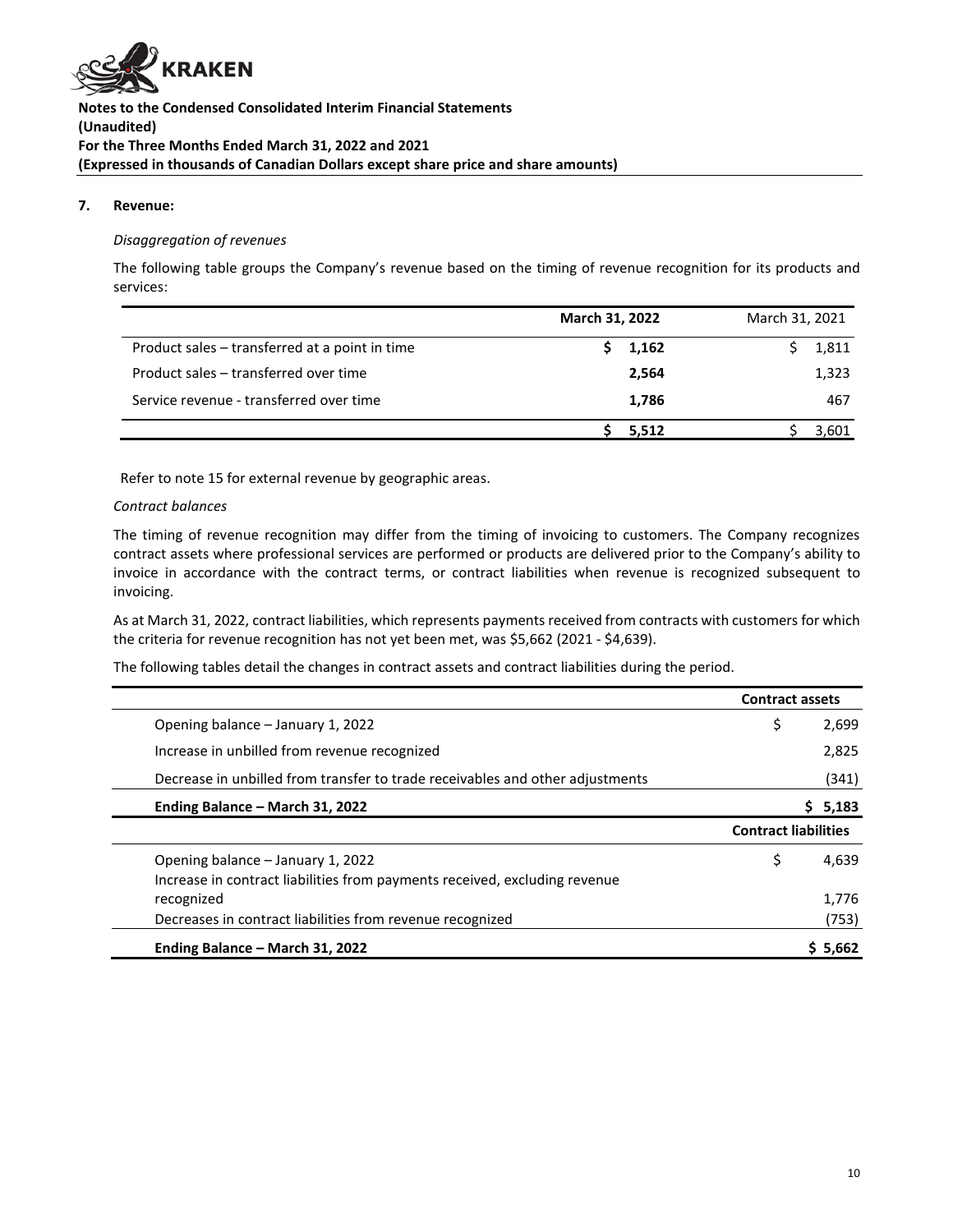

#### **8. Financial instruments:**

#### **Credit Risk:**

The carrying amount of financial assets represents the maximum credit exposure. The maximum exposure to credit risk at the reporting date was:

|                             | <b>March 31, 2022</b> | December 31, 2021 |
|-----------------------------|-----------------------|-------------------|
| Cash and cash equivalents   | \$1.207               | 6.754             |
| Trade and other receivables | 5.499                 | 6.095             |
| Contract assets             | 5,183                 | 2.699             |
|                             | \$11,889              | \$15.548          |

Credit risk is defined as our exposure to a financial loss if a debtor fails to meet its obligations in accordance with the terms and conditions of its arrangements with Kraken. We are exposed to credit risk on our accounts receivable and certain other assets through our normal commercial activities. We are also exposed to credit risk through our normal treasury activities on our cash. Credit risks arising from our normal commercial activities are managed with regards to customer credit risk. Our customers are mainly established companies as well as government agencies, which facilitates risk assessment and monitoring. In addition, we typically receive substantial advance payments for contracts with customers. We do not hold any collateral as security. The credit risk on cash is mitigated by the fact that the majority of the cash is held with high quality financial institutions in Canada, where management believes the risk of loss to be low.

Trade receivables include an expected credit loss. As of March 31, 2022, the amount is \$224 (2021 - \$232).

Revenues from the top three customers represented 75% of the Company's revenue in the period ended March 31, 2022 (2021 – top three customers represented 64% of revenue). At March 31, 2022, 52% of the trade receivables balance were owing from two customers (2021 – 45% of trade receivables was owing from two customers). At March 31, 2022, the Company had recorded contract liabilities of \$5,662 (2021 – \$4,639).

# **Liquidity Risk:**

Liquidity risk is the risk that the Company will encounter difficulty in meeting the obligations associated with its financial liabilities that are settled by delivering cash or another financial asset. The Company's approach to managing liquidity is to ensure, as far as possible, that it will always have sufficient liquidity to meet its liabilities when due. As of March 31, 2022, the Company had a cash balance of \$1,207 (December 31, 2021 - \$6,754), and positive working capital of \$3,241. The Company's ability to meet obligations as they come due is dependent on the Company's future generation of cash from operations, ability to obtain financing and to manage contract negotiations with payments to be received in advance to fulfill contracts. There can be no assurance that the Company will generate sufficient cash flows from operations to meet its contractual obligations as they come due. The failure of the Company to generate sufficient cash flows or to obtain additional financing could materially adversely affect the Company's financial condition and results of operations.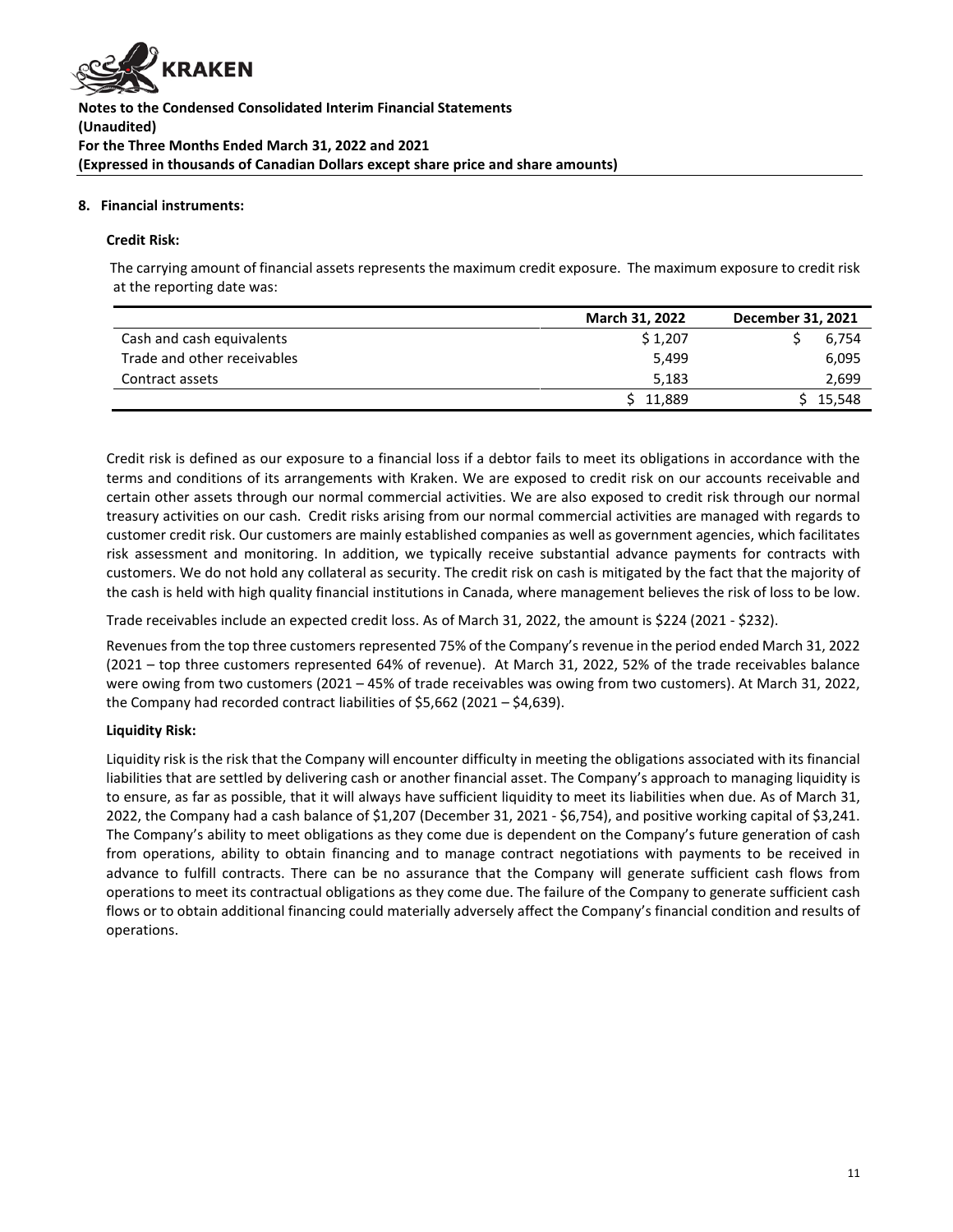

# **8. Financial instruments (continued):**

The following are the contractual maturities of financial liabilities based on the earliest date on which the Company can be required to repay such liabilities:

|                          | 0-12 months | 1-2 years                |  | 2-4 years                | <b>Beyond four</b> |                          |
|--------------------------|-------------|--------------------------|--|--------------------------|--------------------|--------------------------|
|                          |             |                          |  |                          |                    | years                    |
| Bank indebtedness        | 6,091       | $\overline{\phantom{a}}$ |  | $\overline{\phantom{a}}$ |                    |                          |
| Trade and other payables | 9,604       | $\overline{\phantom{a}}$ |  | $\overline{\phantom{0}}$ |                    |                          |
| Long-term obligations    | 708         | 4.257                    |  | 460                      |                    | 332                      |
| Contingent consideration | 4.045       | 3.448                    |  | $\overline{\phantom{0}}$ |                    | $\overline{\phantom{0}}$ |
|                          | 20.448      | \$ 7,705                 |  | 460                      |                    | 332                      |

#### **Market Risk:**

Market risk is the risk of loss that may arise from changes in market factors such as interest rates, foreign exchange rates, and commodity and equity prices.

(a) Interest rate risk

At March 31, 2022, the Company held \$1,207 in cash and has drawn \$4,185, \$446 and \$1,460 against its operating lines of credit. The drawn operating lines of credit bears interest annually at bank prime plus 2.5%, 3.95% and bank prime plus 2.5% respectively, payable monthly. An increase (decrease) of 10% in interest would have increased (decreased) the Company's net loss by approximately \$6.

(b) Foreign currency risk

The Company's exposure to foreign currency risk is limited to sales and certain purchases in USD, EUR, GBP, DKK and BRL. The Company does not use any form of hedging against fluctuations in foreign exchange.

The Company's exposure to foreign currency risk was as follows:

|                                                        | March 31, 2022 | December 31, 2021 |       |
|--------------------------------------------------------|----------------|-------------------|-------|
| Financial liabilities denominated in foreign currency: |                |                   |       |
| Trade and other payables USD                           | S.<br>3,623    | \$                | 1,482 |
| Trade and other payables GBP                           | 745            |                   | 1,629 |
| Trade and other payables EUR                           | 2,106          |                   | 1,048 |
| Trade and other payables DKK                           | 140            |                   | 134   |
| Trade and other payables BRL                           | 325            |                   | 277   |
| Long-term debt EUR                                     | 1,198          |                   | 1,204 |
| <b>Bank indebtedness EUR</b>                           | 320            |                   | 401   |
| Financial assets denominated in a foreign currency:    |                |                   |       |
| Trade and other receivables USD                        | 1,763          |                   | 1,459 |
| Trade and other receivables GBP                        | 1,255          |                   | 1,803 |
| Trade and other receivables EUR                        | 510            |                   | 170   |
| Trade and other receivables DKK                        | 5              |                   |       |
| Trade and other receivables BRL                        | 20             |                   | 28    |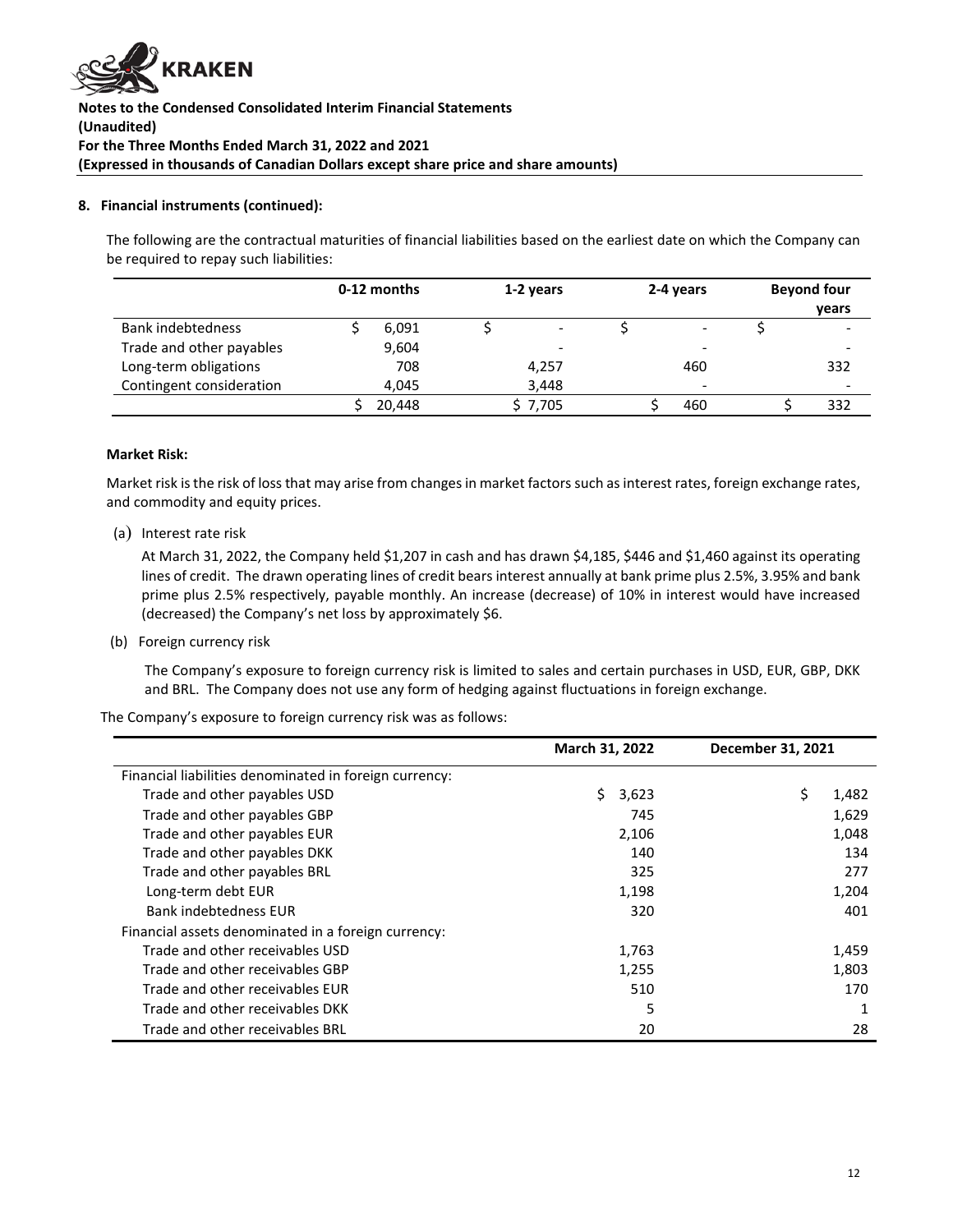

# **8. Financial instruments (continued):**

#### **Fair Value:**

During the period ended March 31, 2022, there were no transfers between level 1, level 2 and level 3 classified assets

and liabilities. The fair values of the Company's financial instruments are considered to approximate the carrying amounts. The Company provides disclosure of the three-level hierarchy that reflects the significance of the inputs used in making the fair value measurement. The three levels of fair value hierarchy based on the reliability of inputs are as follows:

Level 1: Inputs are quoted prices (unadjusted) in active markets for identical assets or liabilities.

Level 2: Inputs are quoted prices in markets that are not active, quoted prices for similar assets or liabilities in active markets, inputs other than quoted prices that are observable for the asset or liability, or inputs that are derived principally from or corroborated by observable market data or other means.

Level 3: Inputs are unobservable (supported by little or no market activity).

The Company does not record any asset or liability at fair value on an ongoing basis.

The carrying values of cash, accounts receivable, trade and other payables and bank indebtedness approximate their fair values due to their short term to maturity.

The fair values of the long-term obligations are estimated using a discounted cash flow valuation technique.

The fair value measurement for contingent consideration uses level 3 inputs based on estimates of future cash flows associated with the liabilities and discount rates that reflect market assessments of the performance risk which includes the credit risk of Company at March 31, 2022. The carrying value of the contingent consideration equals fair value as it is categorized as fair value through profit and loss. The fair value of the long-term debt approximates the amortized cost. For the fair value of contingent consideration, changes to the risk-adjusted discount rate of 1% at March 31, 2022, while holding other inputs constant would have the following impact. An increase (decrease) in discount rate would have increased (decreased) the Company's net loss by approximately \$71 and (\$73) respectively.

# **9. Bank indebtedness:**

At March 31, 2022, the Company had available a \$4,500 line of credit for general operating purposes (the "operating line"). The operating line bears interest at the bank's prime rate plus 2.5%, payable monthly. As at March 31, 2022, a total of \$4,185 (December 31, 2021 - \$4,270) was drawn against this facility. Security for operating line is accounts receivable and inventory. Kraken Power has a €500 line of credit for general operating purposes. The line bears interest of 3.95%, payable monthly. As at March 31, 2022 a total of €320 (\$446) (December 31, 2021 - €401 (\$709)) was drawn against this facility. The line of credit is guaranteed by a German regional economic development organization. Additionally, PanGeo had available a \$1,500 line of credit for general operating purposes. The operating line bears interest at the bank's prime rate plus 2.5%, payable monthly. As at March 31, 2022, a total of \$1,460 (December 31, 2021 - \$95) was drawn against this facility.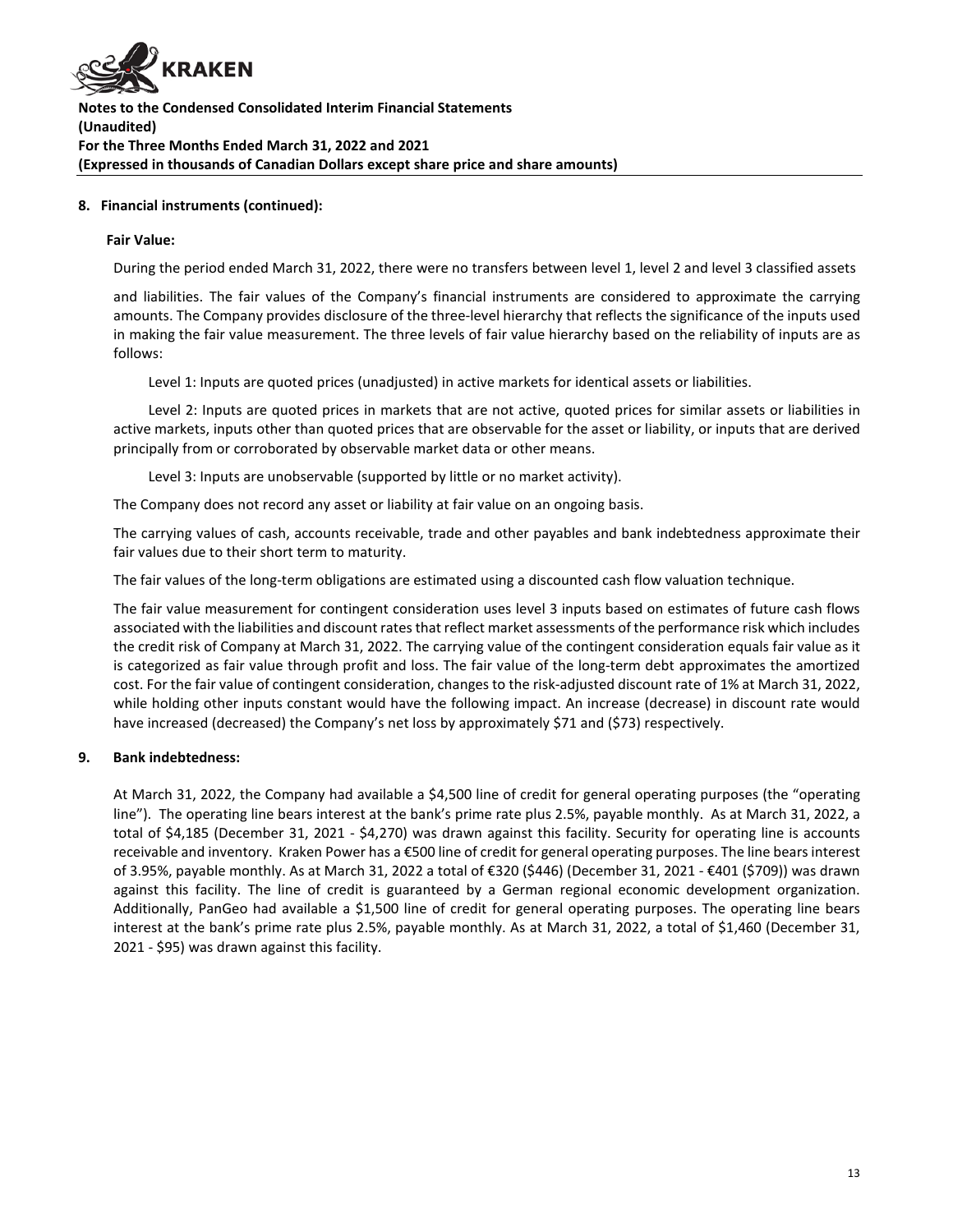

# **10. Long-term obligations:**

|                                                                                                                                                                                                 | March 31, 2022 | December 31, 2021 |
|-------------------------------------------------------------------------------------------------------------------------------------------------------------------------------------------------|----------------|-------------------|
| Long-term note payable in the amount of $\epsilon$ 400 with a<br>German regional economic development organization, due<br>March 31, 2023, unsecured and bearing interest at 8.5% per<br>annum. | Ś.<br>485      | Ś<br>490          |
| Loan, secured by equipment, bearing interest at 1.4956%, in the<br>amount of €89 repayable in equal installments of €1 over 72<br>months, and maturing on December 31, 2026.                    | 98             | 107               |
| Loan, secured by equipment and infrastructure, bearing<br>interest at 1.23% in the amount of €875 repayable in equal<br>installments over 67 months, and maturing on September<br>30, 2026.     | 1,142          | 1,198             |
| Promissory Note on acquisition of PanGeo, in the amount of<br>\$4,000 bearing interest at 6% per annum, due July 30, 2023                                                                       | 4,032          | 3,950             |
|                                                                                                                                                                                                 | 5,757          | 5,745             |
| Less current portion of long-term obligations                                                                                                                                                   | (708)          | (231)             |
|                                                                                                                                                                                                 | \$5,049        | Ŝ.<br>5,514       |

The following tables detail the changes in long-term obligations during the period:

| Opening balance - January 1, 2022   | \$<br>5,745 |
|-------------------------------------|-------------|
| Proceeds from long-term obligations | 62          |
| Payment of principle                | (70)        |
| Payment of interest                 | (16)        |
| Accretion expense                   | 119         |
| Foreign Exchange                    | (83)        |
| Ending Balance - March 31, 2022     | 5,757       |

# **11. Share capital:**

Authorized: Unlimited number of common shares

See the consolidated statements of changes in shareholders' equity for a summary of changes in Share capital and Contributed surplus for the years ended March 31, 2022 and 2021.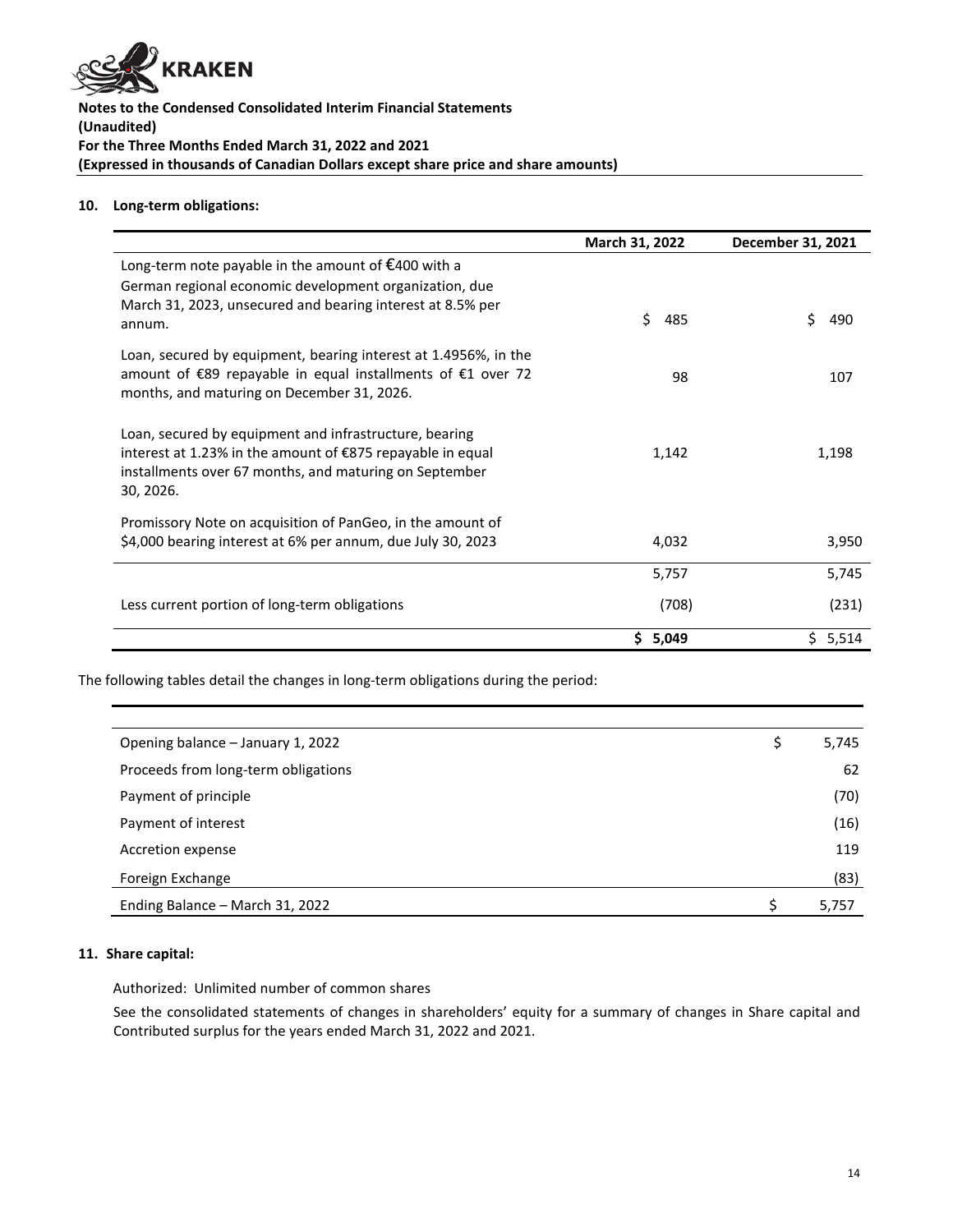

#### **11. Share capital (continued):**

#### (a) Share purchase warrants

At March 31, 2022 and December 31, 2021, the following share purchase warrants were outstanding:

|                    |                 |            |              | <b>Weighted Average</b> |
|--------------------|-----------------|------------|--------------|-------------------------|
|                    | <b>Exercise</b> | March 31,  | December 31, | Remaining               |
| <b>Expiry Date</b> | Price           | 2022       | 2021         | <b>Contractual Life</b> |
| July 26, 2023      | \$0.60          | 10,000,000 | 10,000,000   | 1.32 years              |
|                    | \$0.60          | 10,000,000 | 10,000,000   | 1.32 years              |

#### (b) Share options

The Company has a share option plan, under which the Board of Directors is authorized to grant options to employees, directors, officers and consultants, enabling them to acquire up to 10% of the issued and outstanding share capital of the Company. The exercise price of each option is based on the market price of the Company's share as calculated on the date of grant. The options can be granted for a maximum term of five years. Options granted to investor relations consultants are subject to vesting provisions, as established by regulatory authorities, over a twelve-month period, with no more than ¼ vesting during any three-month period. Vesting provisions for other options are determined by the Company's Board of Directors.

The following options were outstanding as at March 31, 2022 and 2021:

|                     | March 31, 2022 |                       | December 31, 2021 |                         |  |
|---------------------|----------------|-----------------------|-------------------|-------------------------|--|
|                     |                | Weighted              |                   |                         |  |
|                     | Number         | Average               | Number            | <b>Weighted Average</b> |  |
|                     | of Options     | <b>Exercise Price</b> | of Options        | <b>Exercise Price</b>   |  |
| Opening balance     | 8,358,333      | 0.57<br>S.            | 9,238,333         | 0.535<br>Ś              |  |
| Granted             |                | ۰                     | 1,100,000         | 0.49                    |  |
| Exercised           |                | -                     | (1,306,667)       | 0.233                   |  |
| Expired             | (885,000)      | 0.62                  | (673, 333)        | 0.59                    |  |
| Ending balance      | 7,473,333      | 0.564                 | 8,358,333         | 0.57                    |  |
| Options exercisable | 6,473,333      | 0.572                 | 7,008,333         | 0.581                   |  |

| Weighted<br>Average |                    |                    |               | <b>Weighted Average</b><br>Remaining |
|---------------------|--------------------|--------------------|---------------|--------------------------------------|
| <b>Exercise</b>     |                    | <b>Number</b>      | <b>Number</b> | <b>Contractual Life</b>              |
| <b>Price</b>        | <b>Expiry Date</b> | <b>Outstanding</b> | Exercisable   |                                      |
| 0.63                | July 14, 2022      | 1,200,000          | 1,200,000     | 0.29 years                           |
| 0.63                | July 14, 2022      | 400,000            | 400,000       | 0.29 years                           |
| 0.53                | September 8, 2022  | 2,498,333          | 2,498,333     | $0.44$ years                         |
| 0.44                | May 1, 2023        | 75,000             | 50,000        | 1.08 years                           |
| 0.57                | July 14, 2023      | 1,200,000          | 800,000       | 1.29 years                           |
| 0.63                | July 14, 2024      | 1,000,000          | 1,000,000     | 2.29 years                           |
| 0.50                | July 30, 2026      | 1,000,000          | 500,000       | 4.33 years                           |
| 0.39                | November 29, 2026  | 100,000            | 25,000        | 4.67 years                           |
| 0.564               |                    | 7,473,333          | 6,473,333     | 1.84 years                           |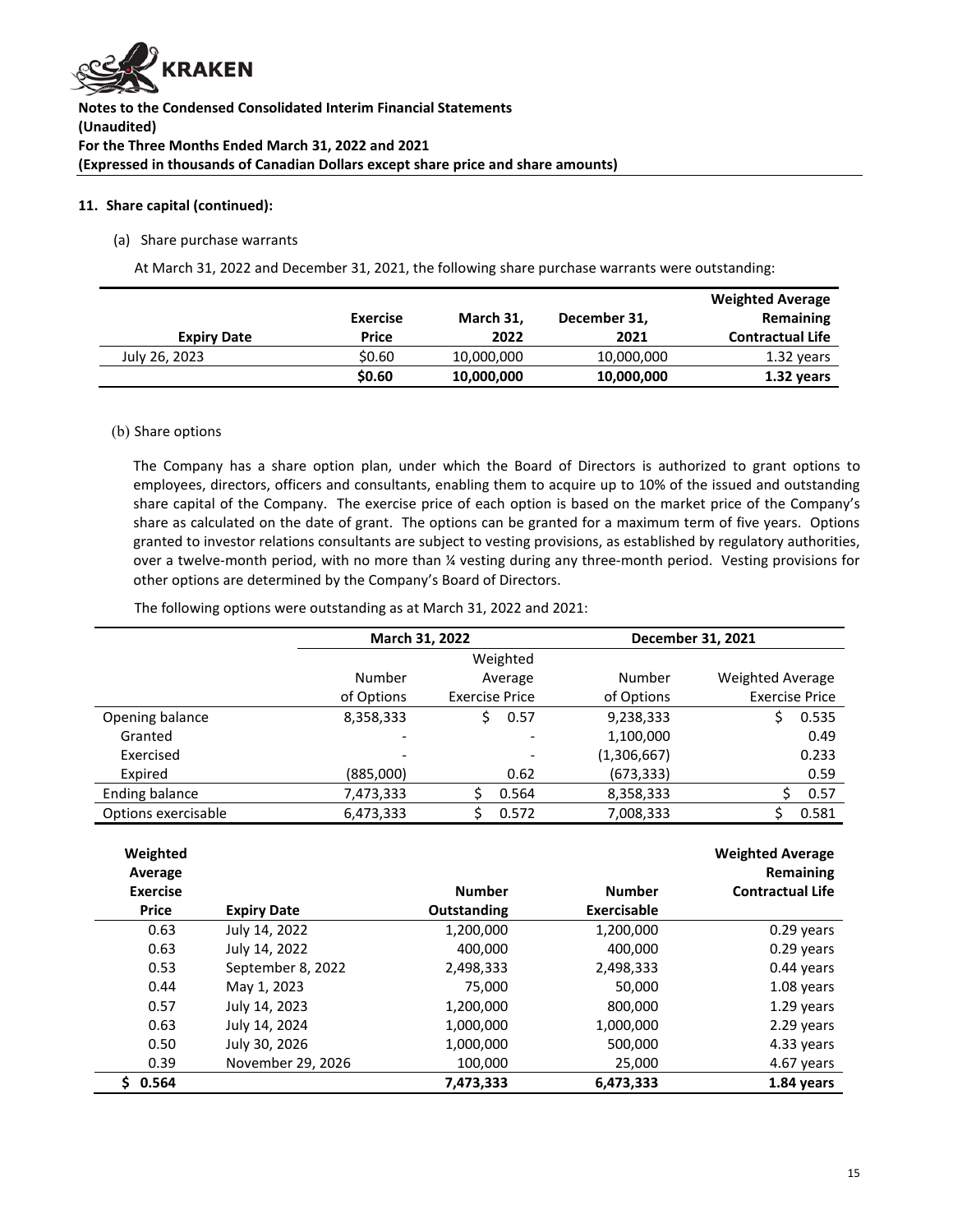

#### **11. Share capital (continued):**

#### (c) Share-based compensation

During the period ended March 31, 2022, the Company recorded share-based compensation totaling \$41 (2021 - \$118), which was expensed in operations with a corresponding increase in contributed surplus.

During the three-month period ended March 31, 2022, the Company did not grant any options to employees, directors, officers or consultants. The fair values of the options granted were estimated using the Black-Scholes option pricing model with the following assumptions:

|                                        | <b>Three Months ended</b> | Year ended        |
|----------------------------------------|---------------------------|-------------------|
|                                        | March 31, 2022            | December 31, 2021 |
| Risk-free interest rate                |                           | 0.54% to 1.22%    |
| Expected life of options               |                           | 4.07 years        |
| <b>Expected volatility</b>             |                           | 61.2% to 66.6%    |
| Weighted average fair value per option |                           | \$0.14 to \$0.24  |
| Dividend yield                         |                           | Nil               |

#### **12. Capital management:**

The Company's objectives when managing its capital are to maintain a financial position suitable for supporting its operations and growth strategies, to provide an adequate return to shareholders and to meet its current obligations.

The Company's capital structure consists of shareholders' equity, lease liabilities, contingent consideration, and longterm obligations. The Company will make adjustment to the capital structure depending on economic conditions, its financial position and performance. In order to maintain or adjust the capital structure, the Company may issue new shares, buyback shares or pay dividends, issue debt or sell assets to reduce debt.

# **13. Government assistance:**

During the three months ended March 31, 2022, the Company received government assistance, excluding the OceanVision project, in the amount of \$936 (2021 - \$855). Government Assistance has been classified as a reduction to Cost of Sales of \$61 (2021 - \$68), Research & Development expense of \$664 (2021 – \$683), Administrative expense of \$76 (2021 - \$104) and Construction in Process of \$135 (2021 - \$nil).

The financial statements reflect a cost reimbursement under Kraken's OceanVision project during the three months ended March 31, 2022, including \$177 (2021 – \$536) in reimbursements from the Ocean SuperCluster and \$244 (2021 – \$247) in reimbursements by funding partners. Assistance related to the OceanVision project has been classified as a reduction to Research & Development expense of \$334 (2021 – \$449), Administrative expense \$36 (2021 – \$26), and Construction in progress of \$51 (2021 – \$308).

# **14. Financing costs:**

|                                       | March 31, 2022 |     | March 31, 2021 |     |
|---------------------------------------|----------------|-----|----------------|-----|
| Interest on lease liabilities         |                | 90  |                | 83  |
| Letters of credit and other           | 289            |     |                | 158 |
| Accretion on long-term obligations    |                | 119 |                | 31  |
| Accretion of contingent consideration | 386            |     |                |     |
|                                       | 884            |     |                |     |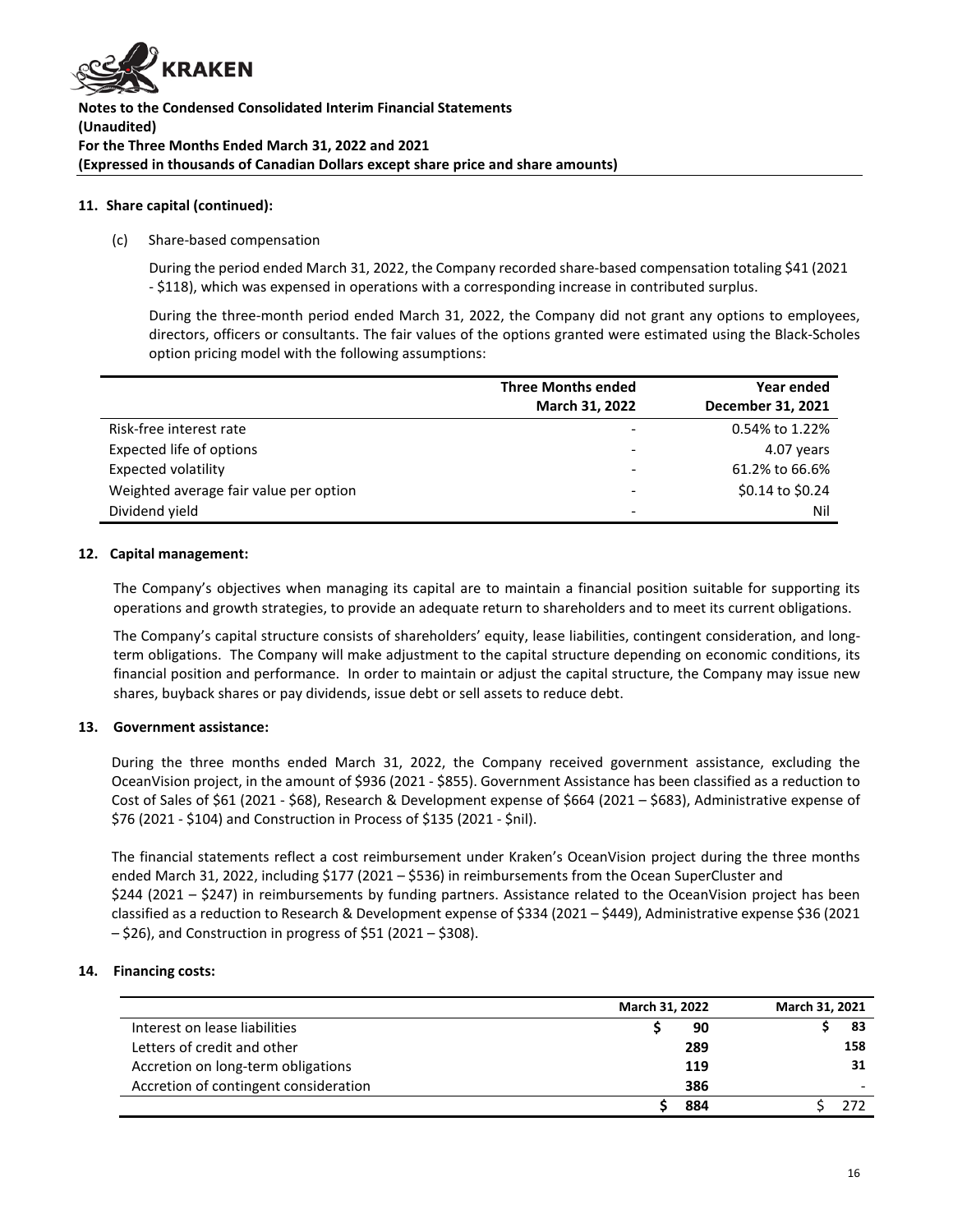

# **15. Segmented information:**

The Company operates in two reportable operating segments, being: 1) "Sensors and Platforms" which is the design, manufacture and sale and provision of services for underwater sonar and laser scanner sensor equipment and underwater vehicle platforms; 2) "Power" which is the design, manufacture and sale of subsea power equipment such as drives, thrusters, and batteries.

The following tables present the operations of the Company's reportable segments as at and for the three months ended March 31, 2022 and comparatives for March 31, 2021:

| March 31, 2022                         | Sensors and<br><b>Platforms</b> | <b>Power</b> | Consolidated  |
|----------------------------------------|---------------------------------|--------------|---------------|
| Revenue                                | 5,511<br>\$.                    | \$<br>1      | Ś.<br>5,512   |
| <b>Cost of Goods sold and expenses</b> | 7,662<br>\$.                    | Ś.<br>544    | 8,206<br>\$   |
| Segment profit (loss)                  | \$ (2,151)                      | \$ (543)     | (2,694)<br>\$ |
| Segment assets                         | \$56,976                        | \$6,939      | \$.<br>63,915 |
| <b>Segment liabilities</b>             | \$34,238                        | \$4,617      | \$38,855      |
| Segment capital expenditures           | 1,023                           | Ś.<br>208    | Ś.<br>1,231   |

| March 31, 2021                   |    | <b>Sensors and Platforms</b> | Power       | Consolidated |  |
|----------------------------------|----|------------------------------|-------------|--------------|--|
| Revenue                          | \$ | 1,902                        | \$<br>1,699 | \$<br>3,601  |  |
| <b>Expenses</b>                  | \$ | 2,917                        | \$<br>1,321 | \$<br>4,238  |  |
| Segment profit (loss) before tax | \$ | (1,015)                      | \$<br>378   | \$<br>(637)  |  |
| <b>Segment assets</b>            | \$ | 25,166                       | \$<br>6,871 | \$<br>32,037 |  |
| <b>Segment liabilities</b>       | Ś  | 11,444                       | \$<br>5,001 | \$<br>16,445 |  |
| Segment capital expenditures     | \$ | 573                          | \$<br>143   | \$<br>716    |  |

Revenues from external customers are attributed to geographic areas based on the location of the contracting customers.